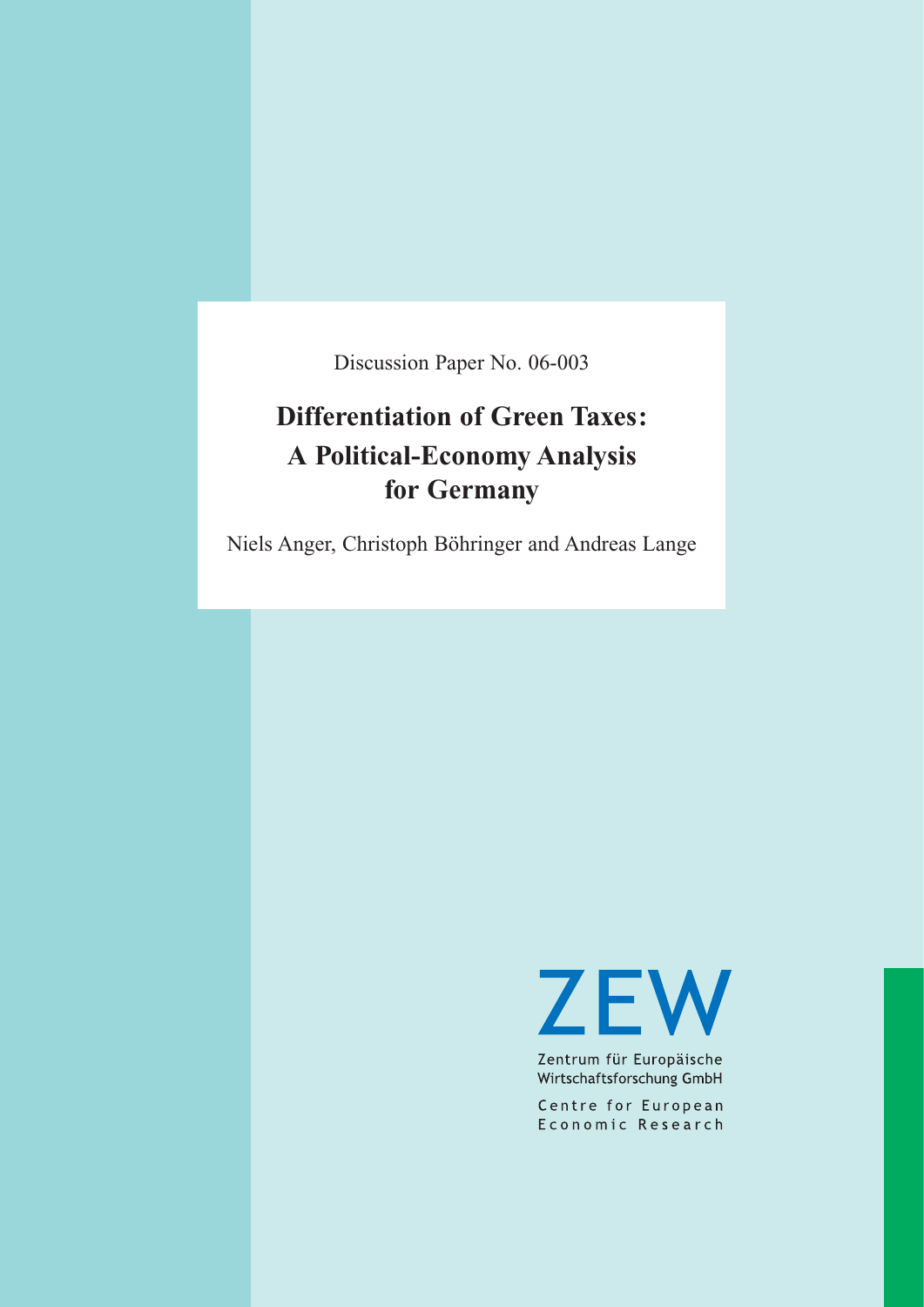Discussion Paper No. 06-003

## **Differentiation of Green Taxes: A Political-Economy Analysis for Germany**

Niels Anger, Christoph Böhringer and Andreas Lange

Download this ZEW Discussion Paper from our ftp server: ftp://ftp.zew.de/pub/zew-docs/dp/dp06003.pdf

Die Discussion Papers dienen einer möglichst schnellen Verbreitung von neueren Forschungsarbeiten des ZEW. Die Beiträge liegen in alleiniger Verantwortung der Autoren und stellen nicht notwendigerweise die Meinung des ZEW dar.

Discussion Papers are intended to make results of ZEW research promptly available to other economists in order to encourage discussion and suggestions for revisions. The authors are solely responsible for the contents which do not necessarily represent the opinion of the ZEW.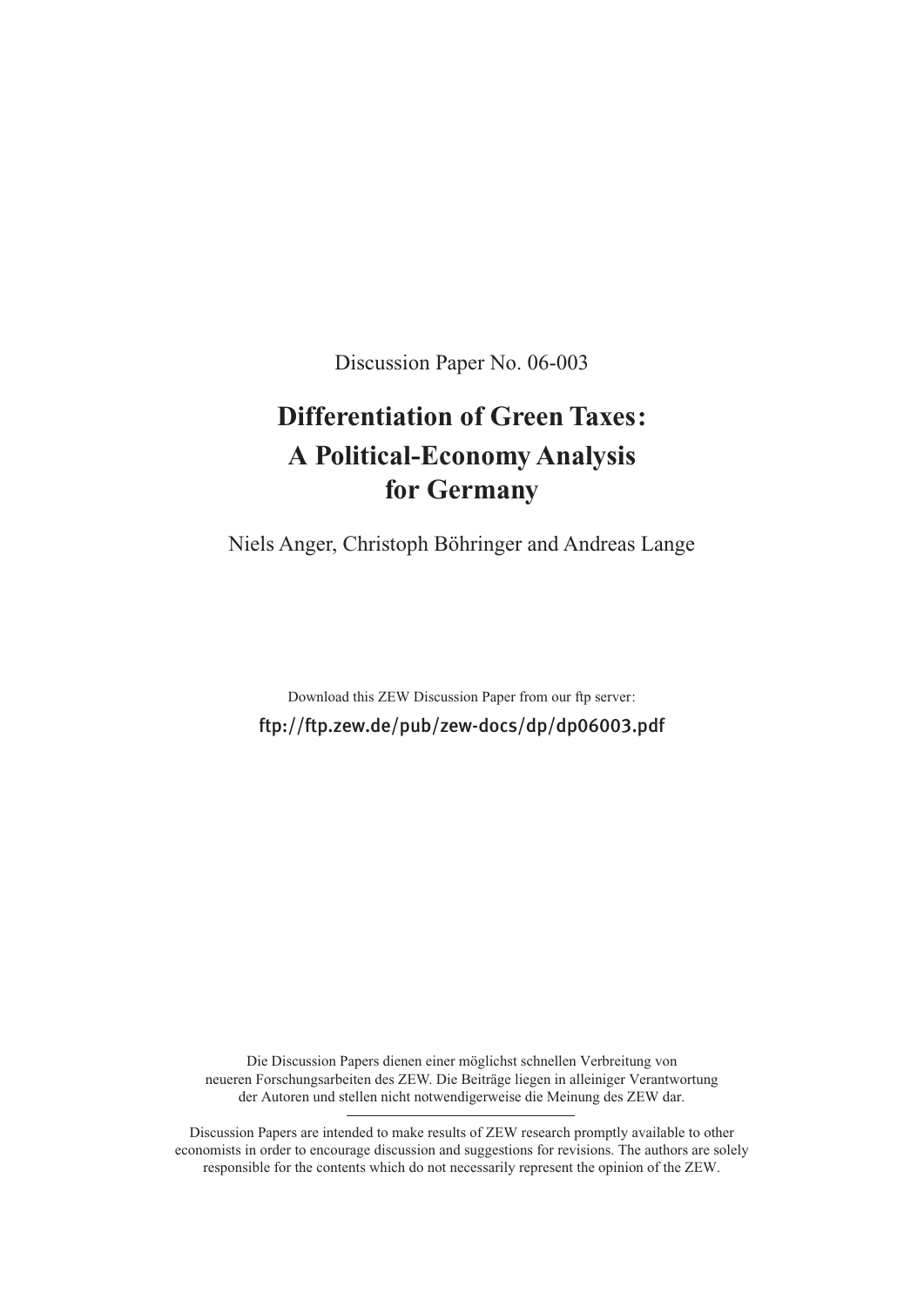### **Nontechnical Summary**

Over the last decade, environmental (green) taxes on energy or emissions have played a growing role in environmental policies of OECD countries. As a common feature of green tax schemes, tax rates are differentiated across polluters: Taxation typically discriminates in favor of energy-intensive industries including, as an extreme case, complete tax exemptions. The lack of a stronger efficiency rationale for such a policy design provides the motivation for our political-economy analysis, which assesses the role of interest groups in environmental tax differentiation both theoretically and empirically.

Using a *common-agency* model, we provide predictions on tax differentiation which are then tested using data from the German Ecological Tax Initiative. As the reform is revenue neutral and reduces labor costs, in our model tax differentiation is not only determined by the activity of lobby groups favoring reduced tax rates, but also by the groups' interest in revenue rebates to labor. We demonstrate that sectors with good opportunities to substitute energy use will ceteris paribus be expected to face higher taxes in a political-economy setting, and have lower incentives to lobby for tax reductions. Benefits from lobbying are largest for sectors with highly inelastic energy use: On efficiency grounds, such sectors would be assigned high taxes as they are less distortionary than in other sectors. The resulting high costs from taxation, however, lead to high lobbying incentives which in turn can translate into substantially reduced taxes.

A regression analysis of Germany's green tax reform shows that environmental tax differentiation is consistent with political-economy reasoning. Underpinning our theoretical predictions, both economic characteristics of industries and political interests determine the design of the tax scheme. The reform clearly discriminated in favor of industries represented by more powerful lobbies, in particular those with highly inelastic emissions use. The success in lobbying depends, e.g., on market concentration, the level of international competition, and employment levels. However, in general these issues only become relevant when lobby groups put them on the political agenda as arguments against environmental taxation. This complements the findings from the literature that tax differentiation can hardly be justified on efficiency grounds: Only in a political-economy context, the potential arguments in favor of differentiation become effective.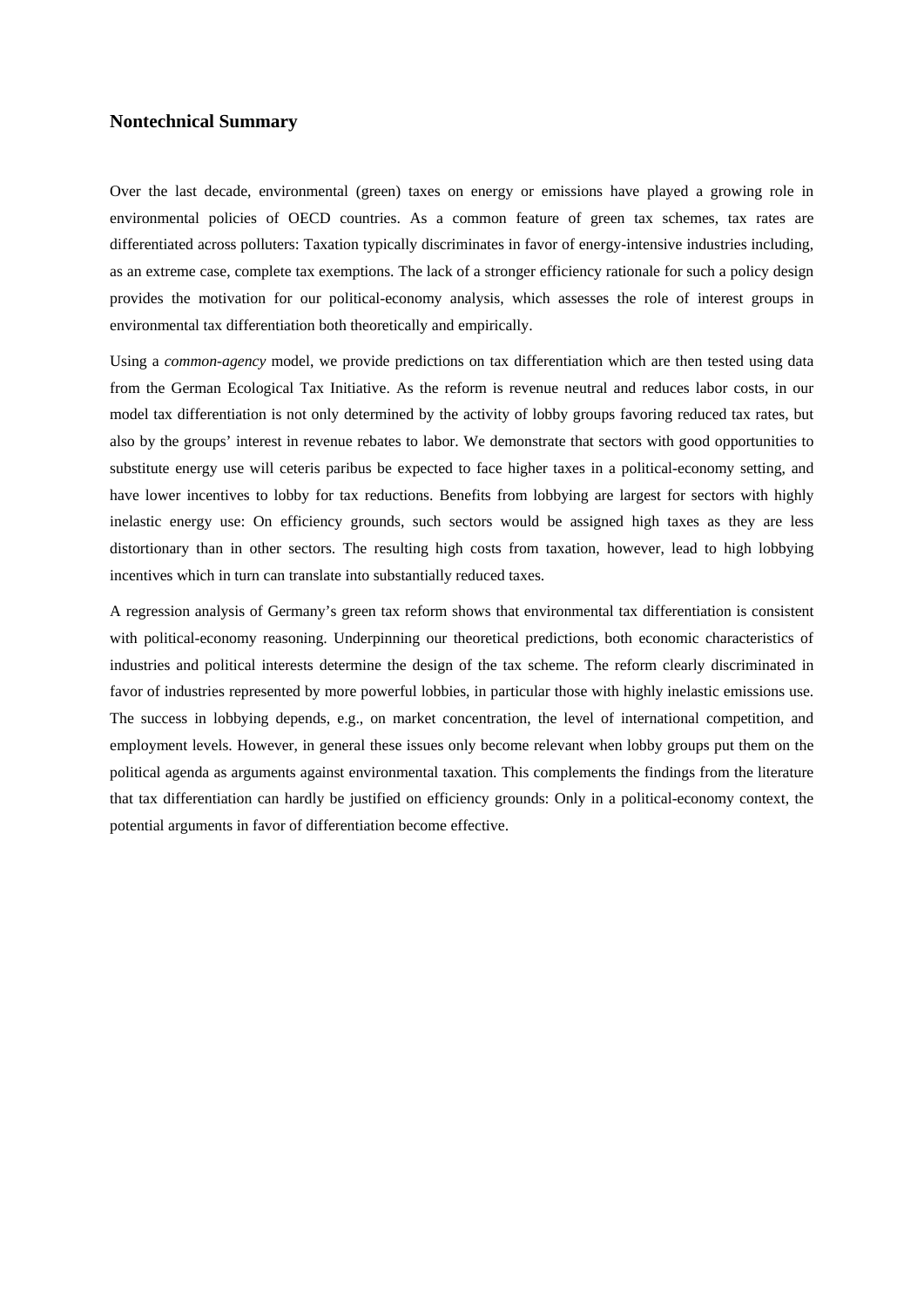## **Differentiation of Green Taxes: A Political-Economy Analysis for Germany**

Niels Anger<sup>a</sup>, Christoph Böhringer<sup>a,b</sup> and Andreas Lange<sup>c</sup>

**Abstract.** In this paper we study political-economy determinants of the differentiation of environmental taxes between sectors. Using a *common-agency* model, we provide predictions on tax differentiation which are then tested using data from the German Ecological Tax Reform. As the reform is revenue neutral and reduces labor costs, tax differentiation is not only determined by the activity of lobby groups favoring reduced tax rates, but also by the groups' interest in revenue rebates to labor. Empirical data underpin our theoretical findings: A regression analysis of Germany's green tax reform explains environmental tax differentiation by the presence of sectoral interest groups. Besides market concentration and energy demand elasticities, the exposure of industries to international trade flows plays an important role in the environmental tax design.

#### **JEL classification:** D62, H23, P16

**Keywords:** environmental tax reform, interest groups, common agency

**Acknowledgements:** The authors are grateful to Stefan Bach and the German Institute of Economic Research for providing us with data on the German Ecological Tax Reform. We also thank Heinz Welsch for international trade data, Eric Naevdal for valuable comments and Sabine Jokisch for helpful data support.

a Centre for European Economic Research (ZEW), Mannheim, Germany

<sup>b</sup>University of Heidelberg, Center for Environmental Economics, Germany

c University of Maryland, Department of Agricultural and Resource Economics, USA

Correspondence: Niels Anger, Centre for European Economic Research (ZEW), P.O. Box 10 34 43, 68 034 Mannheim, Germany; e-mails: anger@zew.de; boehringer@zew.de; alange@arec.umd.edu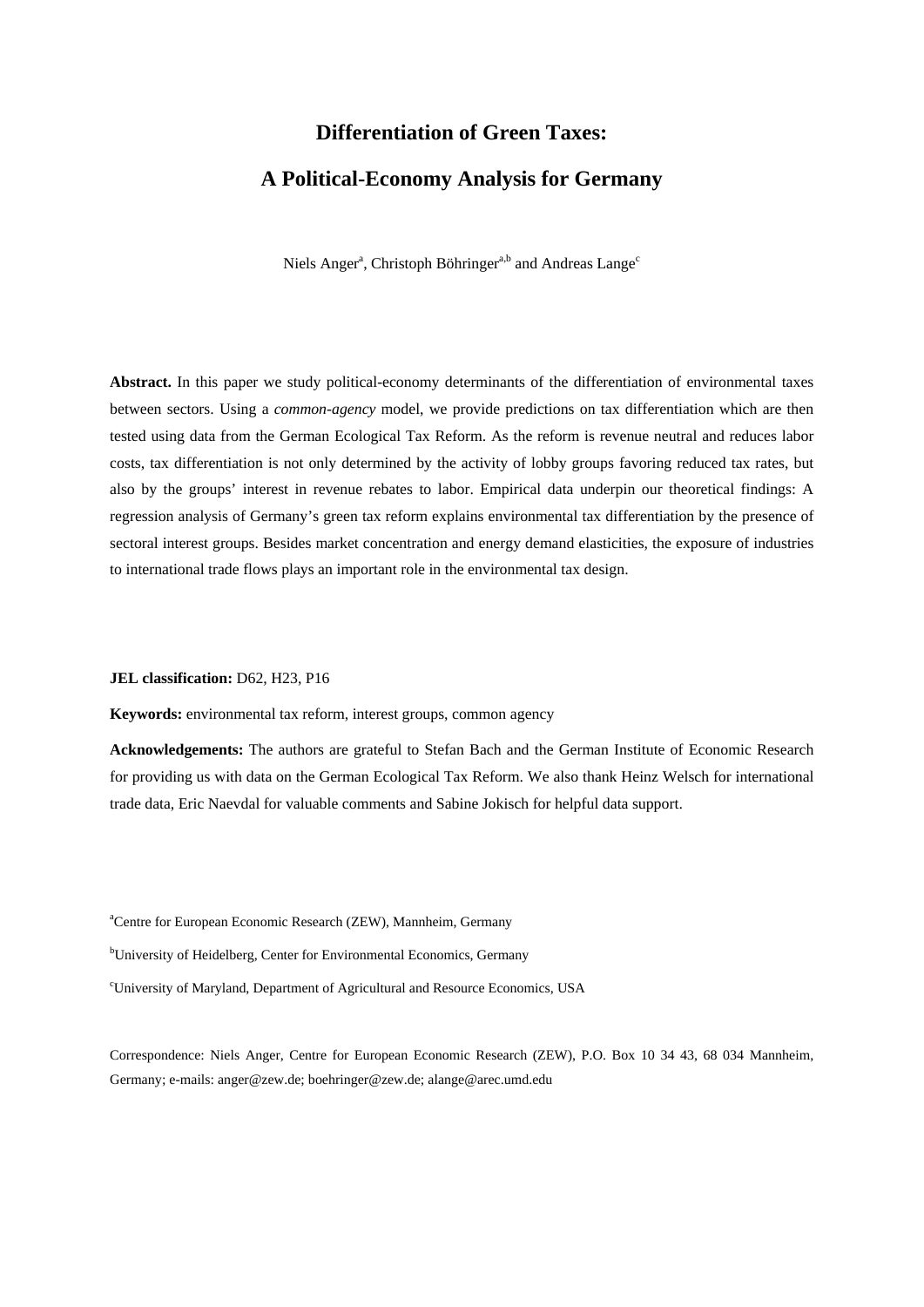## **1 Introduction**

1

Over the last decade, environmental (green) taxes on energy or emissions have played a growing role in environmental policies of OECD countries. As a common feature of green tax schemes, tax rates are differentiated across polluters: Taxation typically discriminates in favor of energy-intensive industries including, as an extreme case, complete tax exemptions (OECD 2001).

While textbook economics suggests uniform taxes to internalize environmental externalities, market imperfections or distortions are potential reasons why sectorally differentiated taxes might be desirable under efficiency considerations. Environmental tax differentiation may for example attenuate the inefficiencies of existing (fiscal) taxes and labor market rigidities (see, e.g., Richter and Schneider 2003) and alleviate the negative effects from leakage, i.e. increased transboundary pollution from non-abating countries (Hoel 1996). Accounting for market power of large open economies, differentiated environmental taxes may also be enacted to change terms-of-trade against trading partners ("beggar-thy-neighbor" policy – see, e.g., Krutilla 1991, Anderson 1992, Rauscher 1994).

Surprisingly, quantitative evidence to back these theoretical arguments is rather scant. Drawing on simulations with a computable general equilibrium model based on empirical data, Böhringer and Rutherford (2002) conclude "that there is little economic rationale for the common policy practice of discriminating strongly in favor of heavy industries, even when accounting for interacting taxes, leakage, and international market power." Indeed, Babiker et al. (2000) and Kallbekken (2004) identify large welfare costs from differentiating climate policy by sector: studying realistic differentiation scenarios, they find that costs of reaching a certain emission target can easily double compared to an efficient implementation.

The lack of a stronger efficiency rationale provides the motivation for our analysis. This paper assesses the role of interest groups in environmental tax differentiation both theoretically and empirically.

Positive theories on the role of interest groups in policy formation use various alternative models to study political determinants of environmental policy.<sup>1</sup> Our theoretical approach uses a *common-agency* problem in the tradition of Grossman and Helpman (1994): Interest groups can influence decisions of policy makers by means of donations to election campaigns. While political-economy determinants of environmental tax design have been studied before (see Frederiksson 1997 and Aidt 1997, 1998 on the role of international competition on the tax level and the role of tax rebates in a revenue-neutral tax reform), we provide, to our knowledge, the first combined theoretical and empirical analysis on political-economy effects on tax differentiation.

We demonstrate that sectors with good opportunities to substitute energy use will (i) ceteris paribus be expected to face a higher tax in a political-economy setting, and (ii) have lower incentives to lobby for tax reductions. Benefits from lobbying is largest for sectors with highly inelastic energy use: While it is efficient to assign high

<sup>&</sup>lt;sup>1</sup> An overview is given by Oates and Portney (2003). *Rent-seeking* models describe how interest groups compete for group-specific rents (Tullock 1980), specifically in the context of environmental instrument choice (Dijkstra 1998). In *Probabilistic-voting* models lobby groups exert influence on the policy maker through the potential, yet uncertain votes of their members (Coughlin 1992). Models of information transfer are based on exchange of true information between interest groups and policy maker, on which the politician bases her decisions (Grossman and Helpman 2001, Naedval and Brazee 2000, Potters and van Winden 1992).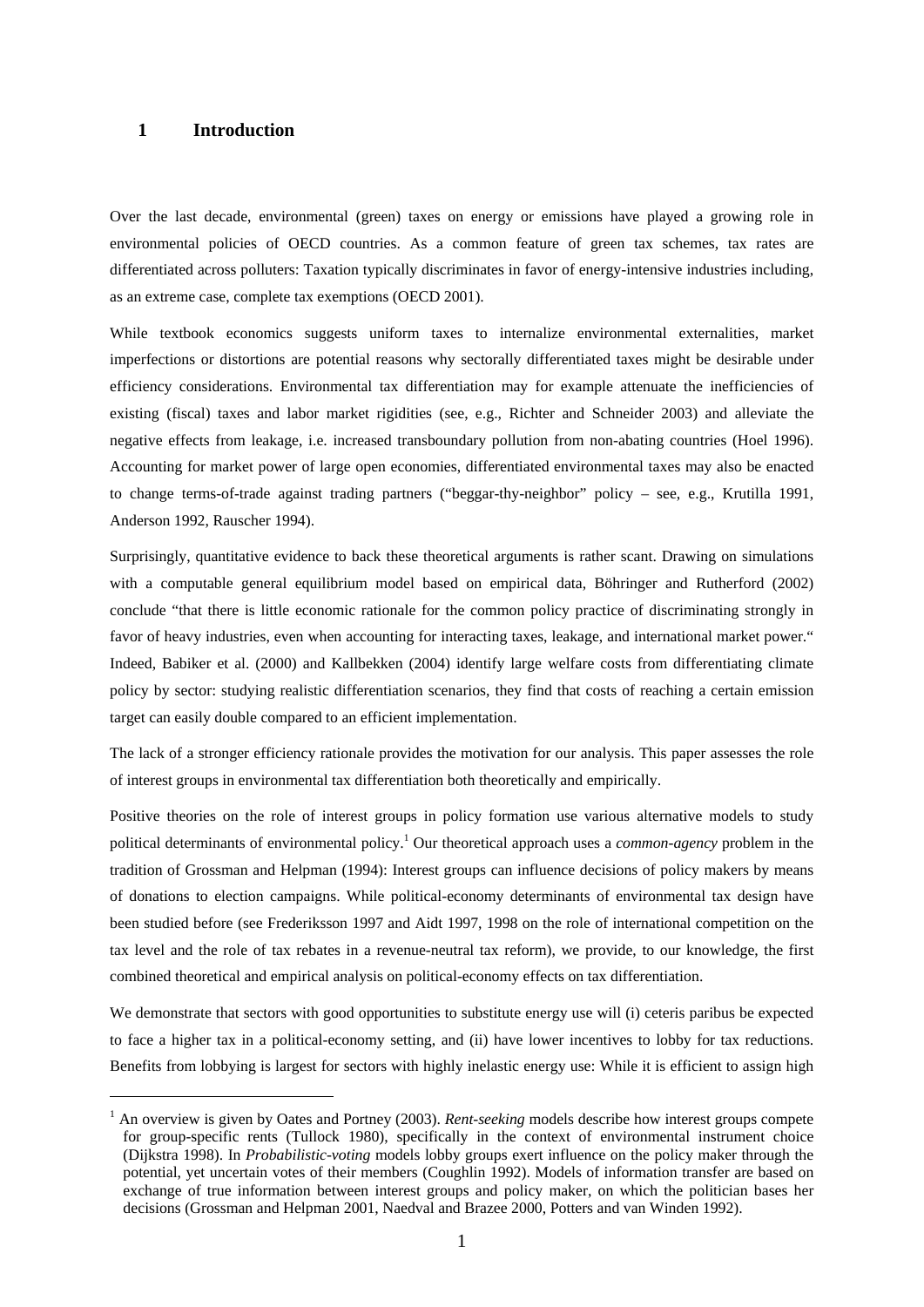taxes on inelastic factors, the resulting high costs from taxation induce large lobbying incentives and are predicted to lead to substantially reduced tax levels for sectors with inelastic energy use.

Our results from an empirical analysis of the German Ecological Tax Reform are consistent with these predictions. The reform clearly discriminated in favor of industries represented by more powerful lobbies, in particular those with highly inelastic emissions use. The effect of lobbying on the resulting tax rates depends on energy demand elasticities, employment levels or the level of international competition. This result complements the findings from the literature mentioned above that tax differentiation can hardly be justified on efficiency grounds: Only in a political-economy context, the potential arguments in favor of differentiation become effective.

The remainder of this paper is organized as follows. In section 2, we describe a common-agency model to derive differentiated environmental taxes under political-economy considerations. In section 3, we present a regression analysis for green taxation in Germany, which to our knowledge provides a first quantitative assessment of the role of interest groups in environmental tax differentiation. In section 4, we conclude.

## **2 A political-economy model of differentiated green taxes**

We study a common-agency model of a small open economy to analyze political-economy motivations to differentiate environmental taxes. The model is in the tradition of Aidt (1998) and Grossman and Helpman (1994). The desire of some sectors to avoid costs due to taxation affects the policy choice of a government (regulator) which is not only interested in overall welfare but also values contributions (support) by the different interest groups.

We consider an economy with  $s = 1,...,n$  sectors and a representative consumer who earns all the labor income and holds all the profit shares of the firms. In the production sectors, competitive firms produce output by using labor *ls*, energy (emissions) *es* and some other inputs (capital) which we do not explicitly model here. Output *qs* of sector *s* is produced via a concave production function  $f^s(e_s, l_s)$  and can be sold at world market  $p_s$ .<sup>2</sup> To simplify the exposition of our results, we assume that the production decisions on labor and energy are separable, i.e.  $\partial^2 f^s / \partial e \partial l(e_s, l_s) = 0$ . Further, energy has to be imported from the world market at unit costs  $\bar{z}$ .

The German ecological tax reform lifted burdens on labor by taxing energy use. Reflecting this feature, we assume that the regulator taxes emissions (energy use) at a rate  $\tau_s$  such that firms face unit costs of energy (emissions)  $z_{s} = \overline{z} + \tau_{s}$ . For the wage rate which is identical for all sectors, we follow Bovenberg and Ploeg

1

 $2$  With this formulation, we implicitely assume a competitive world market such that we do not have to consider consumption choices and consumer surplus in the domestic market. More generally, a sector could face a downward sloping demand if no (perfect) substitutes are produced by producers abroad. We will discuss the effects of such a generalization at a later stage in this paper.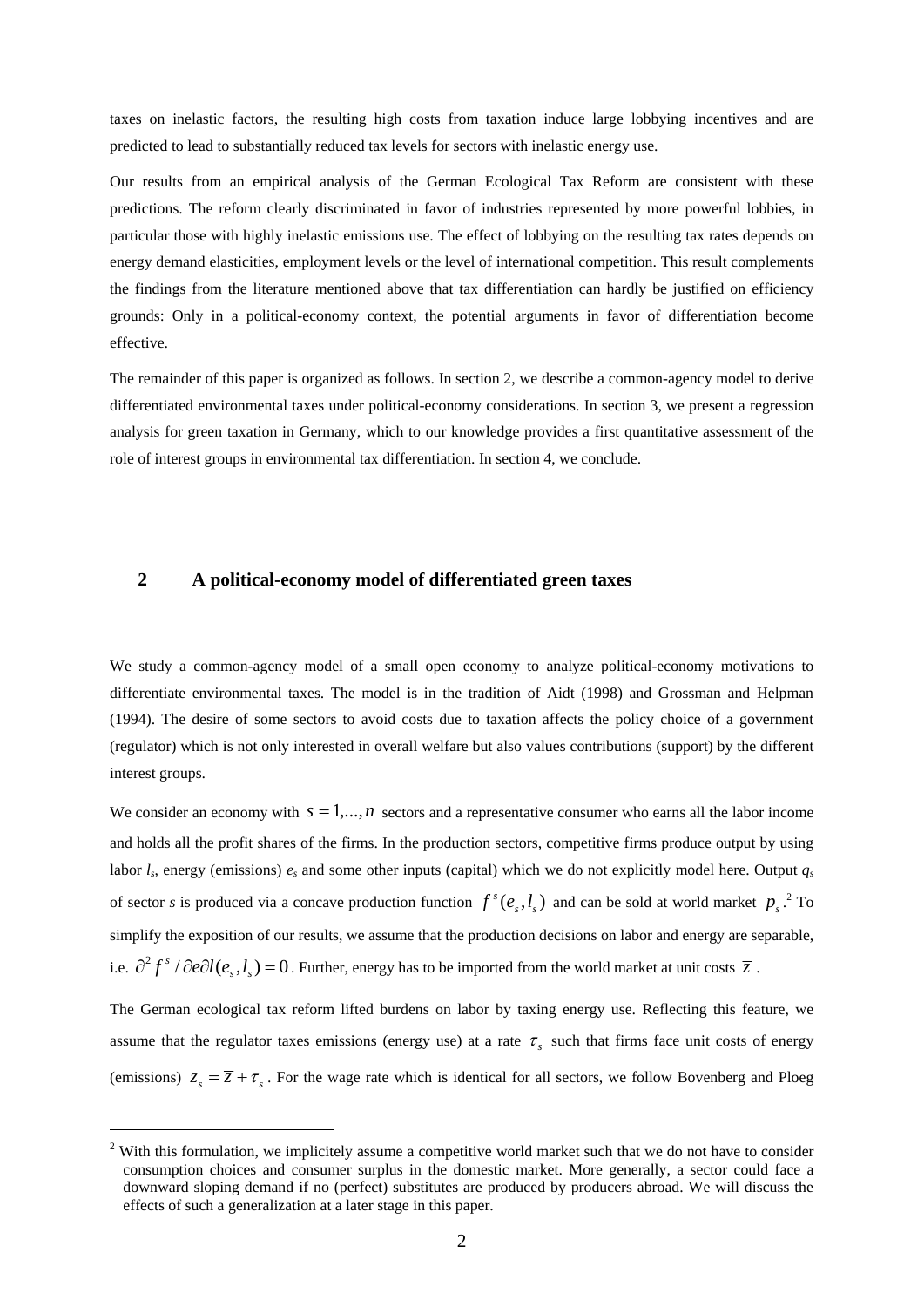(1996) in assuming that labor supply is rationed by an exogenous employees wage  $\bar{w}_e$ . Energy taxes are used to reduce the tax wedge between employee and producer wage  $\overline{w}_n$ . The effective producer wage is therefore given by  $w = \overline{w}_p - \sigma$  where  $\sigma$  will be endogenously determined by the tax yield.

In modeling the ecological tax reform, we assume that the regulator taxes emissions in order to achieve an aggregate target of

$$
\overline{E} = \sum_{s} e_s \,. \tag{1}
$$

As the tax reform is revenue-neutral, the tax yield will be used to reduce the social security taxes on labor such that the reduction of social security burdens  $\sigma$  is determined by.

$$
\sigma \sum_{s} l_{s} = \sum_{s} \tau_{s} e_{s} \tag{2}
$$

Note that with this setting, profits of the respective sectors are given by

$$
\pi_s = p_s f^s(e_s, l_s) - (\overline{z} + \tau_s)e_s - (\overline{w}_p - \sigma)l_s. \tag{3}
$$

Social welfare is given by:<sup>3</sup>

$$
W = \overline{w}_e \sum_s l_s + \sum_s \pi_s + \psi \left[ \sum_s \tau_s e_s + (\overline{w}_p - \overline{w}_e - \sigma) l_s \right]
$$
(4)

where  $\psi \geq 1$  denotes the marginal costs of public revenue.

Depending on the policy chosen by the government, the production decisions by competitive profit-maximizing firms are given by the following well-known first-order conditions:

$$
p_s f_e^s(e_s, l_s) = \overline{z} + \tau_s \qquad p_s f_l^s(e_s, l_s) = \overline{w}_p - \sigma \tag{5}
$$

which leads to

$$
\frac{d\pi_s}{d\tau_s} = -e_s \qquad \frac{d\pi_s}{d\sigma} = l_s \tag{6}
$$

## **2.1 Political interests**

The government chooses the tax/rebate system  $(\tau, \sigma)$  in order to implement its environmental goal  $\overline{E} = \sum_{s} e_s$ . Hereby, the rebate is implicitly determined by the tax system and guarantees revenue-neutrality:  $\sigma \sum_{s} l_s = \sum_{s} \tau_s e_s$ . In designing the policy, the government does not only care about social welfare but additionally takes contributions  $T_s((\tau_t)_t)$  (support) by sectoral lobby groups into account. We assume that there is a lobby group for each sector *s*. The value which the government attaches to contributions from lobby groups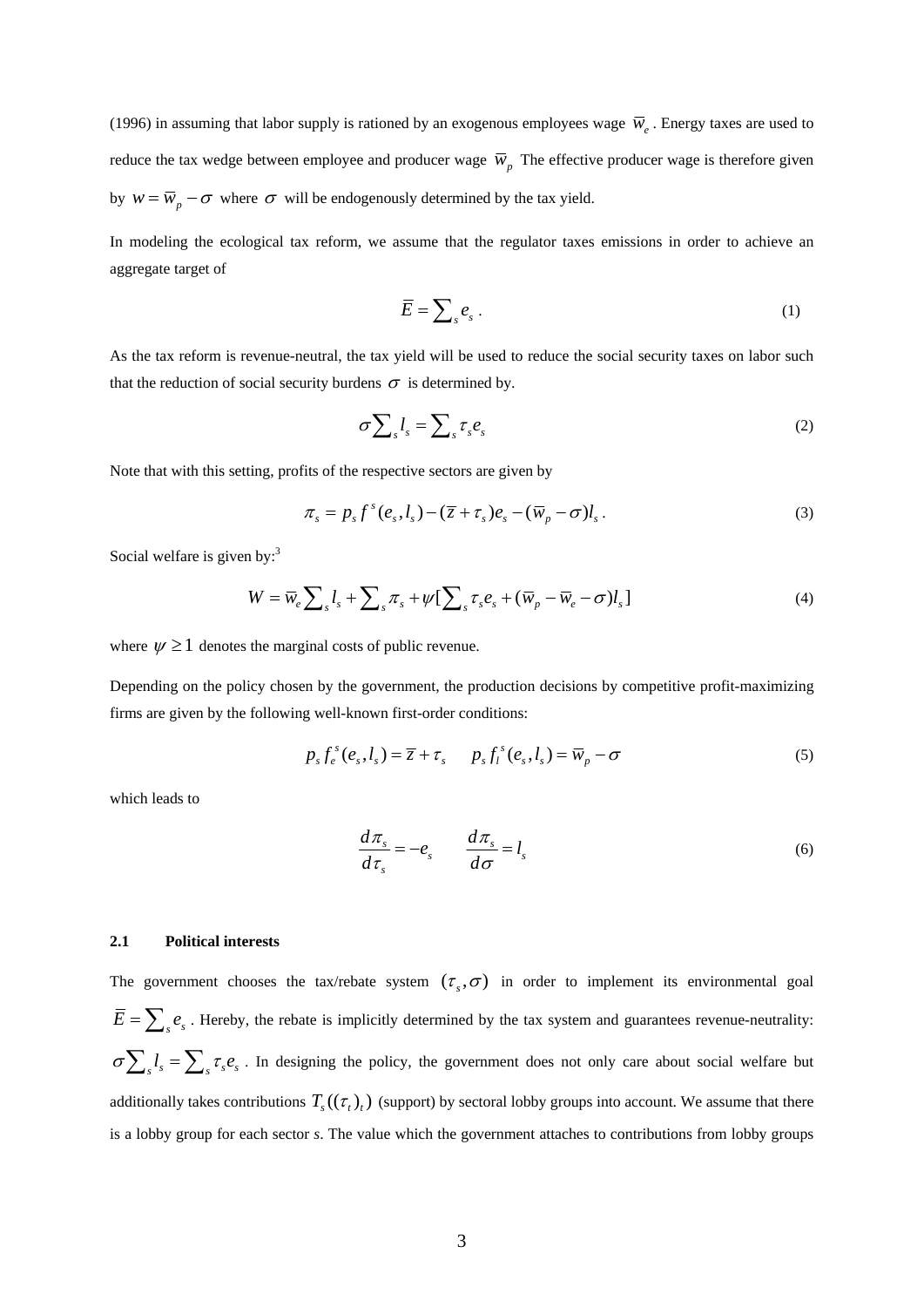might differ across sectors, i.e. interest groups might differ with respect to their effectiveness in lobbying. The weight which contributions by the lobby groups of the respective sectors receive is denoted by  $\lambda_{\rm s}$ .

Taking the support by the respective lobby groups into account, the objective of the government is to maximize

$$
G((\tau_t)_t) = W((\tau_t)_t) + \sum_s \lambda_s T_s((\tau_t)_t) \tag{7}
$$

Before the government decides upon the tax rates, each lobby group offers a menu of campaign contributions depending on the chosen policy  $T_s((\tau_t)_t)$  in order to optimally influence the profits in its sector (Bernheim and Whinston 1986). In our analysis we concentrate on the equilibrium which is given by each lobby group (locally) truthfully reporting their costs and benefits form the respective policy (existence shown, e.g., in Grossman and Helpman 1994, Aidt 1998). Each contribution schedule  $T_s((\tau_t)_t)$  is hence given by the sectoral profits  $\pi_s$  less a constant.

The optimization problem (7) of the government therefore is to maximize

$$
G((\tau_t)_t) = W((\tau_t)_t) + \sum_{s} \lambda_s \pi_s((\tau_t)_t)
$$
\n(8)

by choosing  $(\tau_t)$ <sub>t</sub> and  $\sigma$  subject to (1) and (2).<sup>4</sup>

Using the firms' first-order conditions (5) and (6) and denoting the Lagrange multipliers for (1) and (2) by  $\mu_1$ and  $\mu_2$ , we obtain the following first-order conditions:

$$
0 = \frac{\partial G}{\partial \sigma} = \sum_{s} (\lambda_{s} + 1)l_{s} + \overline{w}_{e} \frac{\partial L}{\partial \sigma} + \psi (\overline{w}_{p} - \overline{w}_{e}) \frac{\partial L}{\partial \sigma} - (\psi + \mu_{2}) [\sigma \frac{\partial L}{\partial \sigma} + L] \tag{9}
$$

and

1

$$
0 = \frac{\partial G}{\partial \tau_s} = -(\lambda_s + 1)e_s - \mu_1 \frac{\partial e_s}{\partial \tau_s} + (\psi + \mu_2)[\tau_s \frac{\partial e_s}{\partial \tau_s} + e_s]
$$
(10)

where  $L = \sum_{s} l_s$  and  $E = \sum_{s} e_s$ .

Conditions (9) and (10) determine the optimal differentiation of taxes and can be rewritten as:

$$
\mu_2 + \psi - 1 = \sum_s \lambda_s l_s / L + [\overline{w}_e + \psi(\overline{w}_p - \overline{w}_e) - (\psi + \mu_2)\sigma] \frac{\partial L}{\partial \sigma} / L
$$
\n(11)

 $3$  As we assume that the aggregate emission target  $E$  is fixed in our analysis, we can disregard the environmental impact of emissions which, clearly, are the motivation to pursue the reform in the first place.

<sup>&</sup>lt;sup>4</sup> Equivalently to modeling contributions by the lobby groups, this objective function resembles the welfare in which different sectors receive different weights. This can be due to different political connections between government and sectors. In Germany, for example, much of the labor force in the coal industry was organized in labor unions which traditionally had strong linkages to the Social Democrats which lead the government when the ecological tax reform was introduced.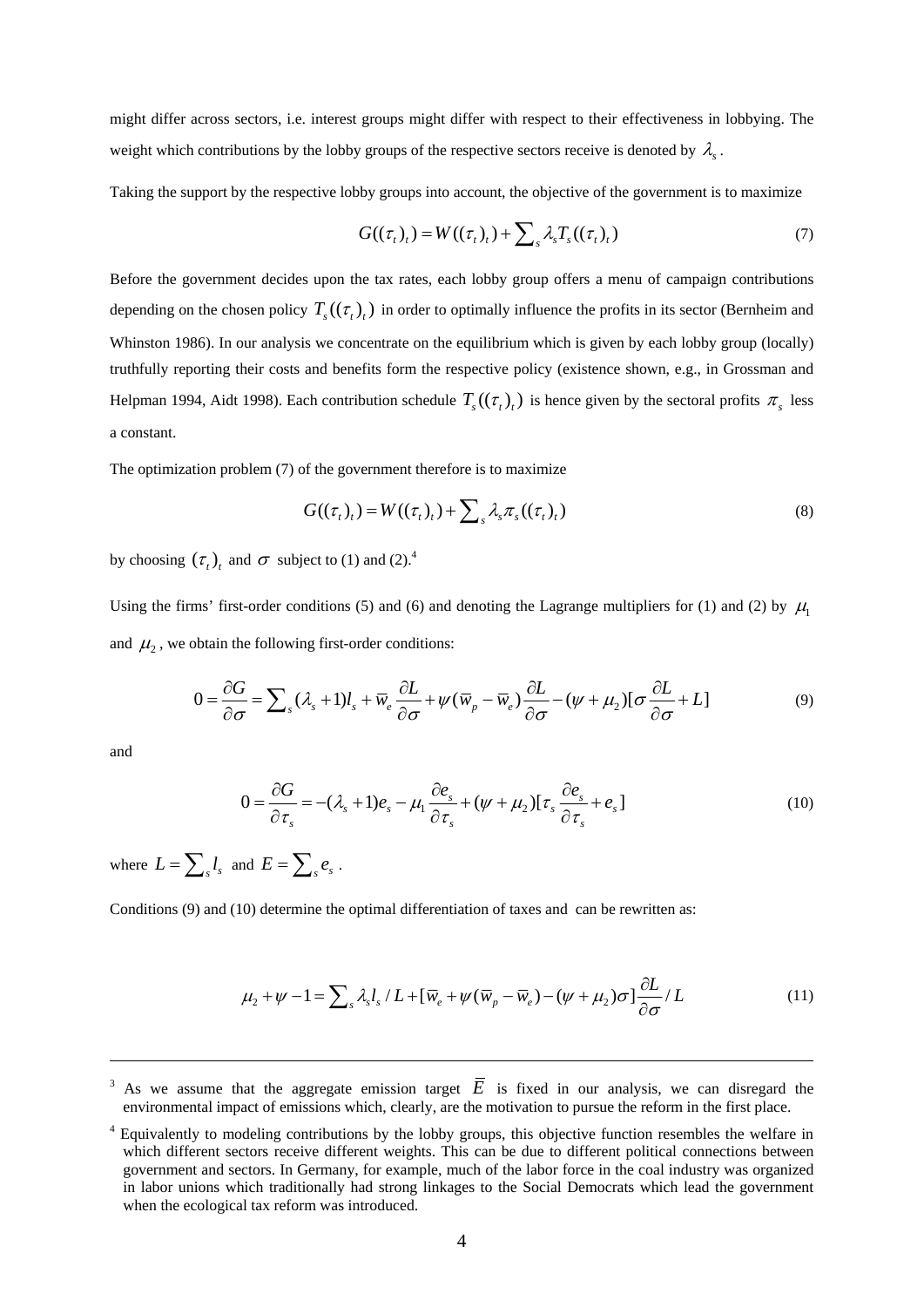$$
\tau_s = \frac{\mu_1}{\psi + \mu_2} - \frac{\psi + \mu_2 - 1 - \lambda_s}{\psi + \mu_2} \frac{e_s}{\partial e_s / \partial \tau_s}
$$
(12)

We use these two conditions to discuss the impact of lobbying on the differentiation of taxes.

#### **2.2 The impact of interest groups**

First observe that if there is no political power of interest groups,  $\lambda_{\rm s} = 0$  for all *s*, then

$$
\mu_2 + \psi - 1 = [\overline{w}_e + \psi(\overline{w}_p - \overline{w}_e) - (\psi + \mu_2)\sigma] \frac{\partial L}{\partial \sigma} / L
$$
\n(11')

$$
\tau_s = \frac{\mu_1}{\psi + \mu_2} - \frac{\psi + \mu_2 - 1}{\psi + \mu_2} \frac{e_s}{\partial e_s / \partial \tau_s}
$$
(12')

In this case, condition (12') implies that taxes will be differentiated because of a "tax yield" effect. This effect, 2 2 1 / *s s s e e*  $\psi + \mu$  $-\frac{\psi+\mu_2-1}{\psi+\mu_2}\frac{e_s}{\partial e_s/\partial \tau_s}$ , causes taxes to be higher in sectors with relatively inelastic emissions. This term

thereby corresponds to a standard Ramsey-formula. Only if tax generation does not cause social costs ( $\psi$  = 1) and the revenue neutrality constraint is not binding ( $\mu_2 = 0$ ), no differentiation due to tax generation results.

Lobby activities by a sector *s* are targeted at reducing the net payments of taxes,  $\tau_s e_s - \sigma l_s$ . It is clear, that – ceteris paribus – energy-intensive sectors face higher effective costs than labor-intensive sectors. Although conditions (11') and (12') show that differences in energy and labor intensities across sectors alone do not induce differentiated taxes, we can decompose the net tax payments in energy taxes and rebates on labor to discuss the impact of lobbying via two different channels: First, the sectoral lobby group wants to reduce its own tax rate  $\tau_s$ . Second, as there will be a rebate according to the labor input in the sector, lobbies are interested in a higher rebate  $\sigma l$ , which can only be obtained by an increase in aggregate tax revenues. Both effects can be seen from equation (11) and (12) as we will show in turn.

The first channel can be seen from partially differentiating the tax rate  $\tau_s$  with respect to  $\lambda_s$  which gives a negative derivative: 2  $1/\partial\lambda_s = \frac{1}{\sqrt{1-\frac{e_s}{c^2}}} < 0$ /  $s/\partial\lambda_s = \frac{1}{\sqrt{2\pi}} \frac{e_s}{2\sqrt{2\pi}}$ *s s e e* τ / δλ  $\psi + \mu$ <sub>2</sub>  $\partial e_s / \partial \tau$  $\partial \tau_s / \partial \lambda_s = \frac{1}{\psi + \mu_2} \frac{\epsilon_s}{\partial e_s / \partial \tau_s} < 0$ . Consequently, even if there is no restriction on the

revenue-neutrality ( $\mu_2 = 0$ ) and  $\psi = 1$ , differentiated taxes will result because of lobby activities. More effective lobbying results in a reduced tax rate. This effect of lobbying on the tax rate is the more pronounced, the less elastic emissions in the sector are, i.e., the less substitutable energy use is (condition (12)). Intuitively,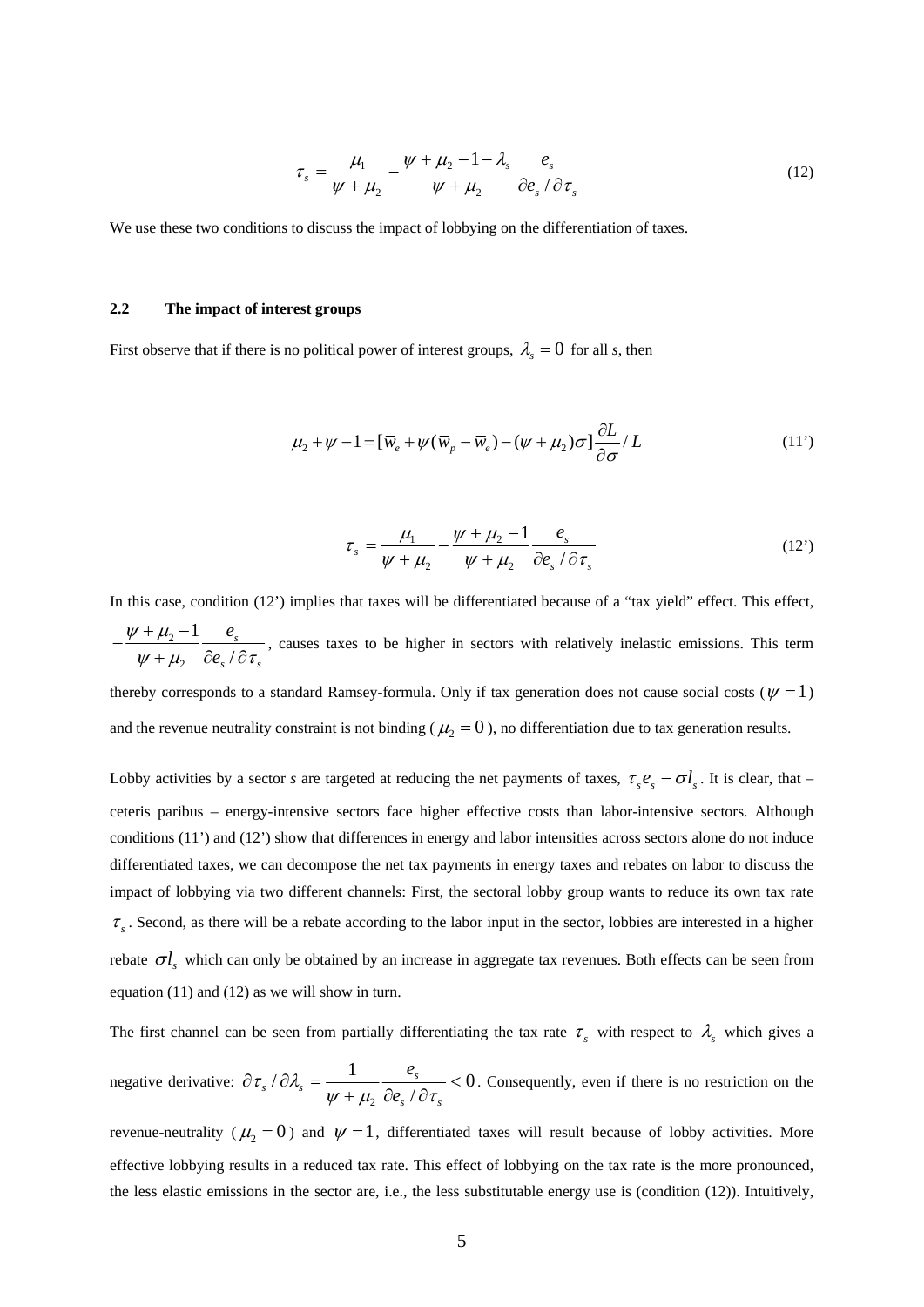given equal lobby power  $\lambda_s$ , sectors which can hardly abate emissions by shifting production patterns will end up with a smaller emissions tax than sectors which can reduce emissions and thereby tax payments rather easily.

The second channel is created by linking the ecological tax with rebates on labor use. Adding to the complexity of lobbying activities, firms with interest in large rebates must lobby for a larger total tax yield.<sup>5</sup> This interest in increasing the total tax yield is represented by the positive derivative of  $\mu$ <sub>2</sub> with respect to  $\lambda$ <sub>s</sub>:

 $\partial \mu_2 / \partial \lambda_s = l_s / [L + \frac{\partial L}{\partial \sigma} / \sigma] > 0$  $\frac{\partial Z}{\partial \sigma}$  /  $\sigma$  ] > 0. The effect a sector has in lobbying for the higher tax yield is the larger, the larger the labor use in this sector is and, hence, the larger the expected rebate of the tax yield is. The resulting

effect on the tax rate can be seen from (12): Here we obtain  $\partial \tau_s / \partial \mu_2$  $\overline{2}$  $1/\partial\mu_2=-\frac{1}{2\pi\mu}$  $\sqrt{\partial \tau_{s}}$  1  $\frac{\partial e_s}{\partial s} + e_s$  $s/\partial\mu_2 = -\frac{1}{2(1-\sqrt{2\pi})^2} - \frac{U\ell_s}{1+\sqrt{2\pi}}$ *s s*  $\frac{e_s}{e} + e$ *e* τ  $\tau_s/\partial\mu_2 = -\frac{1}{2(1-\rho)^2} - \frac{\partial\tau}{\partial\mu_1}$  $\tau_{s}$  1+ $\mu$  $\frac{\partial e_s}{\partial t}$  $\partial \tau_s / \partial \mu_2 = -\frac{1}{2 \pi \mu_0^2} \frac{\partial^2 \theta_s}{\partial \tau_s}$  $\frac{\partial e_s}{\partial \tau_s}$  +  $\frac{\partial \tau_s}{\partial \tau_s}$  which is

positive if and only if an increase in the tax rate  $\tau_{\rm s}$  increases the aggregate tax yield.

#### **2.3 Explaining the lobby weight of interest groups**

1

The lobby weight of the respective interest groups can clearly not directly be observed in the real world. Olson (1965) develops a theory to explain the formation and the power of interest groups. In particular the group size matters: If the number of firms in a sector is large, a smaller degree of organization can be expected unless this sector is dominated by only a smaller number of big firms, i.e., the level of concentration is large. These general characteristics of a sector can be expected to determine lobby activities of these sectors in all policy fields and thus can be used as proxy in the empirical analysis.

In addition to these general determinants, the formation of interest groups is affected by the stakes which are on the table. For the policy field of an ecological tax reform, our model therefore yields specific predictions on the lobby weights as stakes differ substantially across sectors: In general, all sectors are interested in an increase in the rebate on labor and shift of the tax burden from them to other sectors. In particular sectors with a large labor force favor an increasing aggregate tax yield without being burdened themselves. However, as taxes and tax yield are interdependent, predictions depend on the impact of sectoral tax rates on the tax yield.

We first consider sectors with highly inelastic emissions. From condition (12) we see that if such sectors lack lobby power ( $\lambda_s < \psi + \mu_2 - 1$ ), they will be burdened with a huge emissions tax as taxing them in order to generate tax yield is less distortionary than taxing sectors with elastic demand. If, however, such a sector with inelastic emission use is highly effective in lobbying ( $\lambda_s > \psi + \mu_2 - 1$ ) it will face only a small emissions tax since otherwise its tax burden would be huge as it cannot reduce it by shifting production patterns. The incentives to lobby for sectors with inelastic emissions use are therefore large, in particular if they are highly

<sup>&</sup>lt;sup>5</sup> In a more general model, one clearly could introduce differentiated rebate rates for the sectors. In such a case, lobbies could directly target their specific rebate. In order to be close to the German tax reform , however, we do not consider this additional policy instrument variable.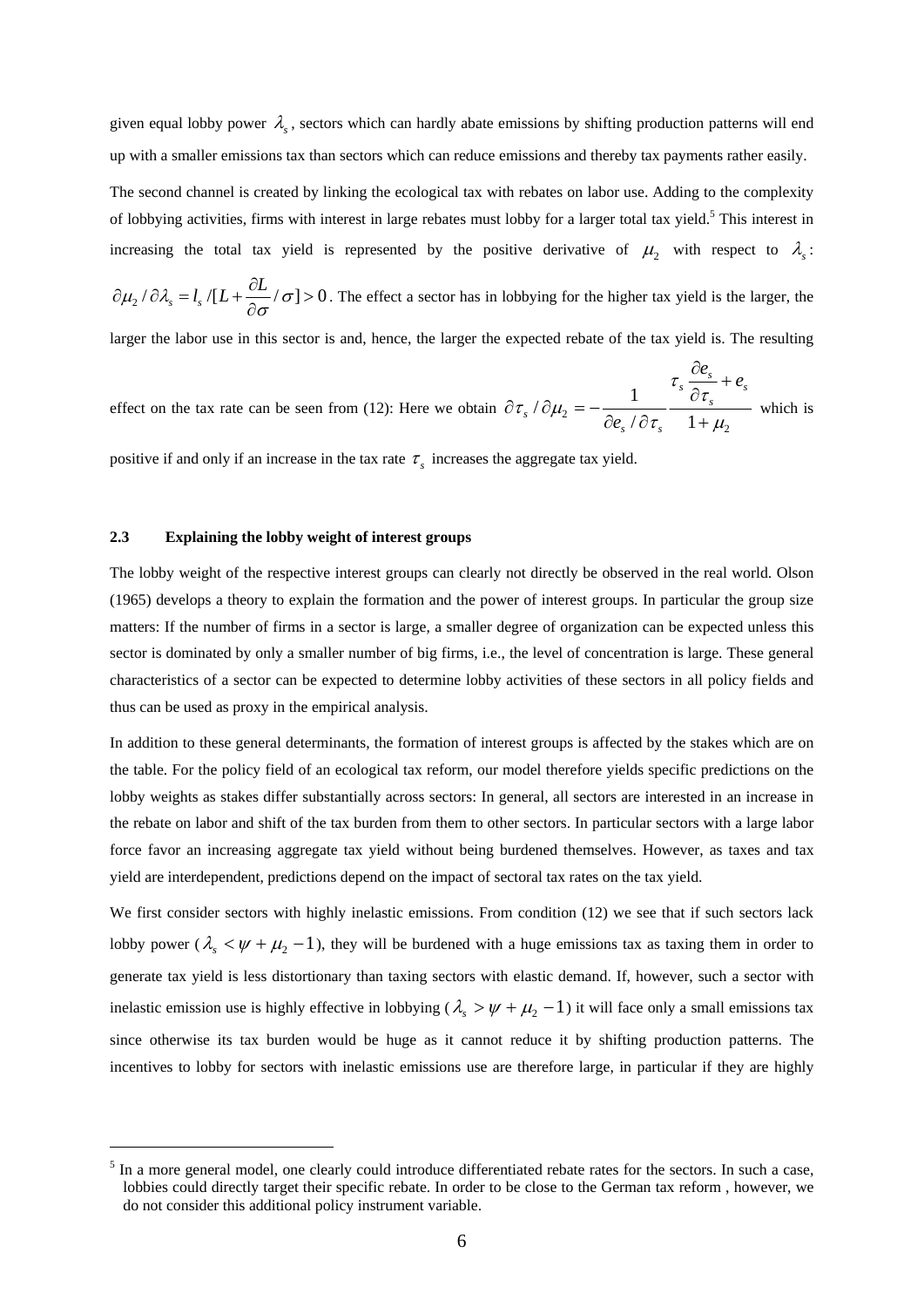energy-intensive.<sup>6</sup> We can therefore expect such sectors to form a lobby group to avoid taxes. These sectors might only support an ecological tax reform if they are granted large exemptions and are labor-intensive and would therefore benefit from tax rebates.

Lobbying activities by sectors with highly elastic emissions use, however, have only a small effect on the resulting tax rate (condition (12)). The reason is that they can easily reduce tax payments by changing their production activities. These sectors have therefore only small incentives to lobby for tax reductions. They can be expected to support the ecological tax reform the more, the larger their labor force is, i.e., the larger their expected benefit from reducing social security payments on labor.

#### **2.4 The role of international competition**

In our model we have assumed that all sectors face an exogenously given output price at which firms can sell their products. In general, however, firms face international competition to different degrees. As foreign competitors are not subject to taxation, the competitiveness of domestic firms is decreased by the environmental taxes which, at the margin, might lead to firm-closures and relocation. Considering these potential effects on firms and workforce, the regulator might want to discriminate taxes in favor of those sectors which face strong international competition.

#### **2.5 Summary of theoretical predictions**

1

Using our simple theoretical model, we can summarize predictions on the role of lobbying on environmental taxes:7

- Without lobbying, emission taxes are differentiated if (i) they replace distortionary taxes (marginal costs of social funds >1), (ii) sectors face different degrees of international competition or (iii) sectors feature different degrees of emissions elasticity.
- Lobbying leads to a differentiation of environmental taxes. Increased lobbying in a sector leads to reduced taxes.
- Lobbying is most beneficial for sectors with inelastic emissions such that we should expect the formation of lobby groups as well as reduced tax rates particularly in those sectors.
- Labor intensive sectors which get a substantial rebate will benefit from the tax reform.

In the next section, we put these predictions to a test using a regression analysis of the German Ecological Tax Initiative.

<sup>&</sup>lt;sup>6</sup> The cement industry provides a frequently cited example for an energy-intensive sector with few possibilities to substitute. Here, stakes are accordingly substantial.

 $<sup>7</sup>$  It should be noted that in our model we assume that the ecological target of the tax reform is fixed. That is, a</sup> lower burden for one sector results in increased burdens for others. In reality, however, the regulator can quite often compromise on the ecological goal in order to increase the approval for the policy instrument as such. The emission level which results in such a setting, could then be taken as input in our model.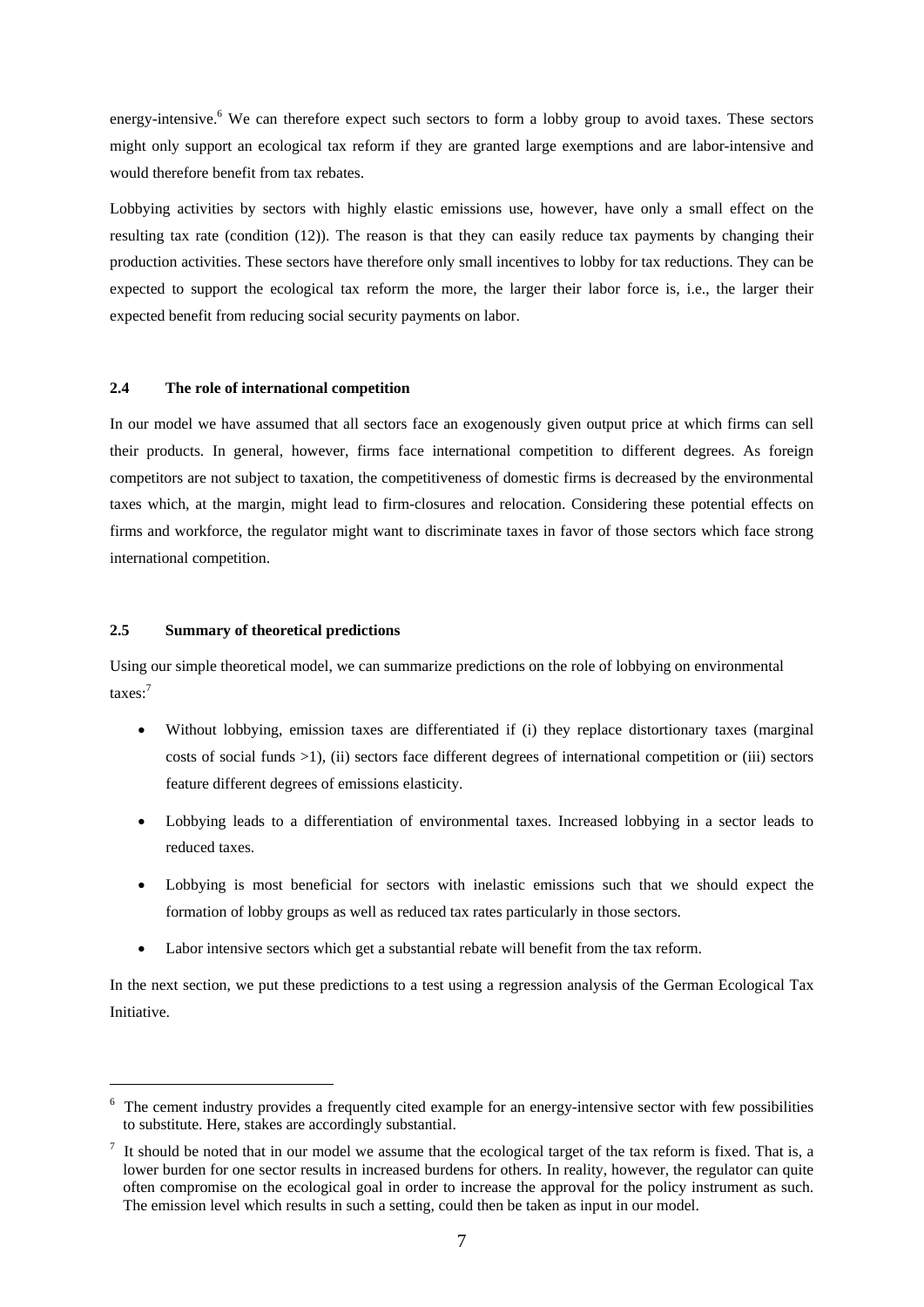## **3 Regression analysis of the German Ecological Tax Reform**

Between 1999 and 2003 Germany implemented a green tax reform with the goal of obtaining a "double dividend", i.e. reducing energy-related emissions and increasing employment. The reform levied higher taxes on energy use while recycling the additional energy tax yield through a reduction of employer's social security contributions. A central feature of Germany's green tax reform, which can be generalized to green tax reforms in other OECD countries (OECD 2001), are substantial energy tax breaks for energy-intensive firms (Böhringer and Schwager 2003). In our regression analysis, we aim at identifying central determinants of German green taxation. The estimations will provide an empirical assessment of the theoretical role of interest groups in environmental tax differentiation as laid out in section 2.

#### **3.1 Data and variables**

1

The cross-sectional regression analysis covers all 42 manufacturing sectors of the German economy as provided by the official input-output classification (see Table 1 of the Appendix for a list of sectors). The basis of our empirical analysis is a sector level data set for Germany, which was compiled from various sources.<sup>8</sup> We collected data on lobby representatives of German industrial associations by a telephone survey of the respective organizations. For statistical consistency, we made a couple of choices regarding the relevant years of observation: Energy use, taken from 1998, served as a base for the design of the reform which was determined by the German government in 1999. Net burdens as well as energy tax rates in the year 2003 represent the final tax levels after a yearly, stepwise increase since 1999, the year in which they were politically determined. Employees of German industrial associations in 1995 reflect the fact that the political debate about the Ecological Tax Initiative reached its climax already in the mid-1990s. For the same reason, price elasticities of energy use as well as production and employment as important issues of the political debate are taken from this period, and estimates of politically relevant Armington elasticities are based on time-series data ending in 1990. Due to data availability, market concentration is observed in 2001. Consequently, the chosen time lag between the years of observation of tax rates and major explanatory variables assures that a potential problem of endogeneity (environmental taxation may have an effect on independent variables, e.g., on energy use) is attenuated.

As dependent variables we employ the three tax components of the reform: the average *effective* tax rates for electricity, gas and fuel oil (i.e., rates including reductions), as well as the net burden (the overall tax reform burden). These are structural variables reflecting the sectorally differentiated character of the tax initiative. As in our theoretical analysis, we will generally focus on the tax rate which was central to the actual political debate. The explanatory variables reflect political-economy determinants of environmental tax differentiation: lobbying power, market concentration and the exposure to international competition. We furthermore control for central

<sup>&</sup>lt;sup>8</sup> Data on sectoral energy use, tax rates and net burdens was provided by the German Institute of Economic Research (see Bach et al. 2003, 2001). Sectoral production and employment data are taken from offical inputoutput tables, and data on sector-specific price elasticities of energy demand is based on Capros et al. (1999). Market concentration data stems from the German Monopolies Commission (German Monopolies Commission 2004a, 2004b). Estimates of Armington elasticities are taken from an econometric analysis by Welsch (2004).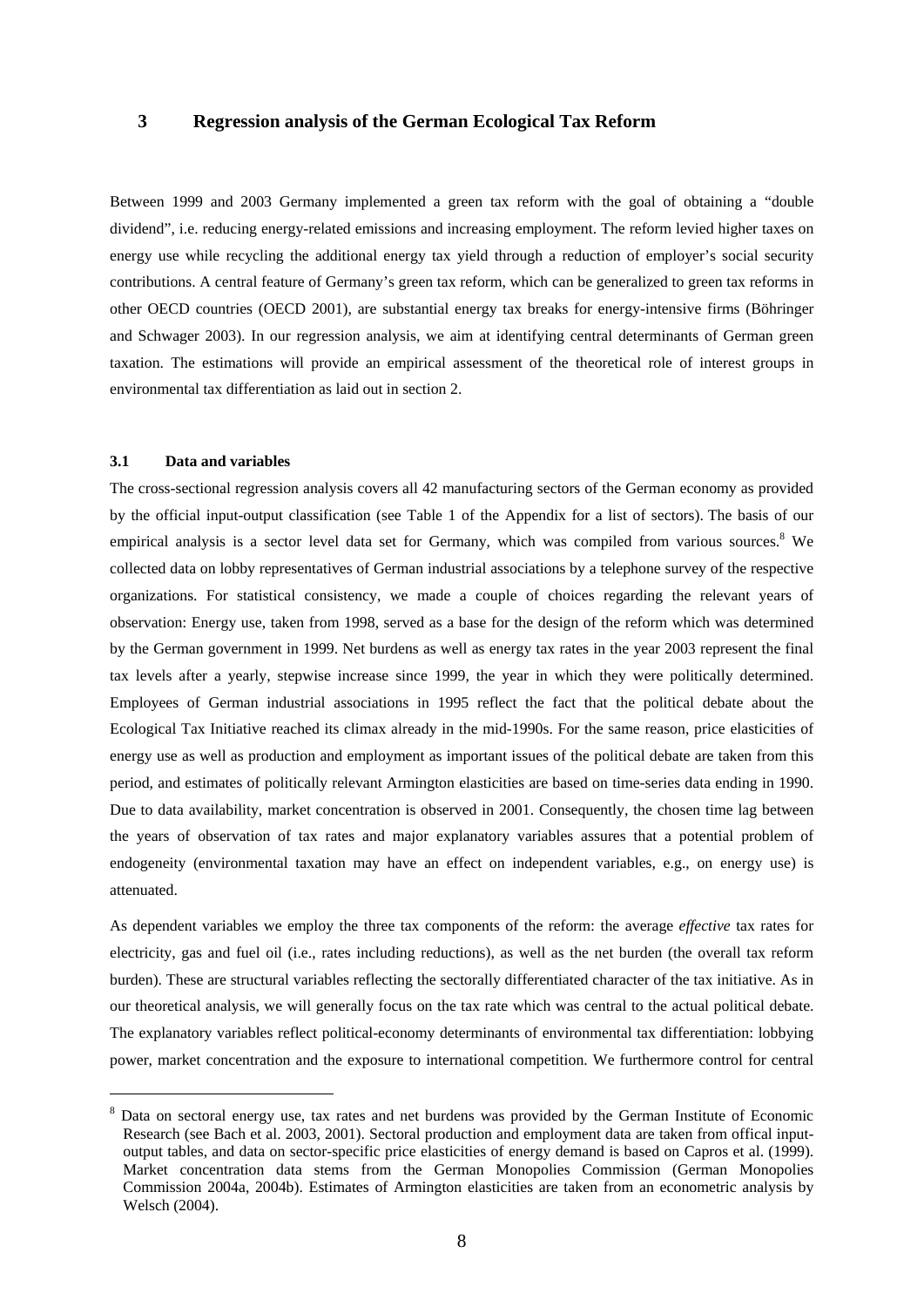objectives and implementation features of the green tax reform by introducing the following regressors: energy intensities (energy use per production value), sectoral employment levels, and price elasticities of fuel demand (an overview of all regression variables is provided in Table 2 of the Appendix; summary statistics for the variables are given in Table 3 of the Appendix). Finally, we incorporate various interaction terms in order to infer how the effect of one explanatory variable depends on the magnitude of other explanatory variables.

As a measure for lobbying power or effectiveness we employ the number of lobby employees for the representative industrial association in each sector (see Table 4 of the Appendix for a mapping between sectors and respective associations): According to the theory of interest groups, the transfer of information between groups and policy makers is understood as an important channel of political influence by lobby groups.<sup>9</sup> Communication as one means to express group interests should be the more effective, the more representatives a lobby employs. With respect to market concentration, the average sectoral Herfindahl-Hirschman Index (HHI) is employed as a standard measure.<sup>10</sup> To represent international trade issues we use Armington elasticities of substitution between imports and competing domestic goods. Intensities for electricity, gas, fuel oil, and total energy are employed as independent variable because a central design feature of Germany's green tax reform has been to relieve the burden on energy-intensive sectors by granting generous tax breaks. Here, we use logarithmized variables in order to reflect that the tax rate reductions for firms are granted already from rather low levels of energy use onwards, i.e., differences in tax burdens between sectors with lower energy-intensity should be stronger than between energy-intensive industries.<sup>11</sup> The incorporation of the sectoral employment level as an independent variable allows us to investigate the burdens induced on sectors with a large working force, as German industries generally opposed the reform by threatening with potential layoffs and the recycling of the energy tax revenues leads to a reduction in labor costs. Price elasticities of fuel demand (distinguished by fuel types) are introduced in order to test predictions of our theoretical model, where energy demand elasticities played a crucial role for the environmental tax design.

In our regression analysis on the determinants of green tax differentiation, we start from a central model specification which we extend subsequently to cover additional political-economy aspects. Thereby, the isolated effects of distinct determinants in each specification can be analyzed. We employ the standard multiple linear regression model, where, for each regression specification,  $Y<sub>s</sub>$  denotes the dependent variable with  $s$  sectoral observations,  $X_{i_s}$  refer to the independent variables with associated coefficients  $\beta_i$ , and  $e_s$  is a disturbance term:

$$
Y_s = \beta_0 + \beta_1 X_{1s} + \beta_2 X_{2s} + \dots + \beta_n X_{ns} + e_s
$$
 (13)

1

<sup>9</sup> See Grossman and Helpman (2001), Naedval and Brazee (2000) and Potters and van Winden (1992)

<sup>&</sup>lt;sup>10</sup> In general the HHI is calculated by squaring the market share of each firm competing in the respective market/sector and summing up the resulting numbers.

 $11$  The discrete negative relationship between energy intensity and the tax rate at the firm level can be transferred to a continuous logarithmic relationship at the sectoral level, where energy intensities and tax rates of individual firms are aggregated.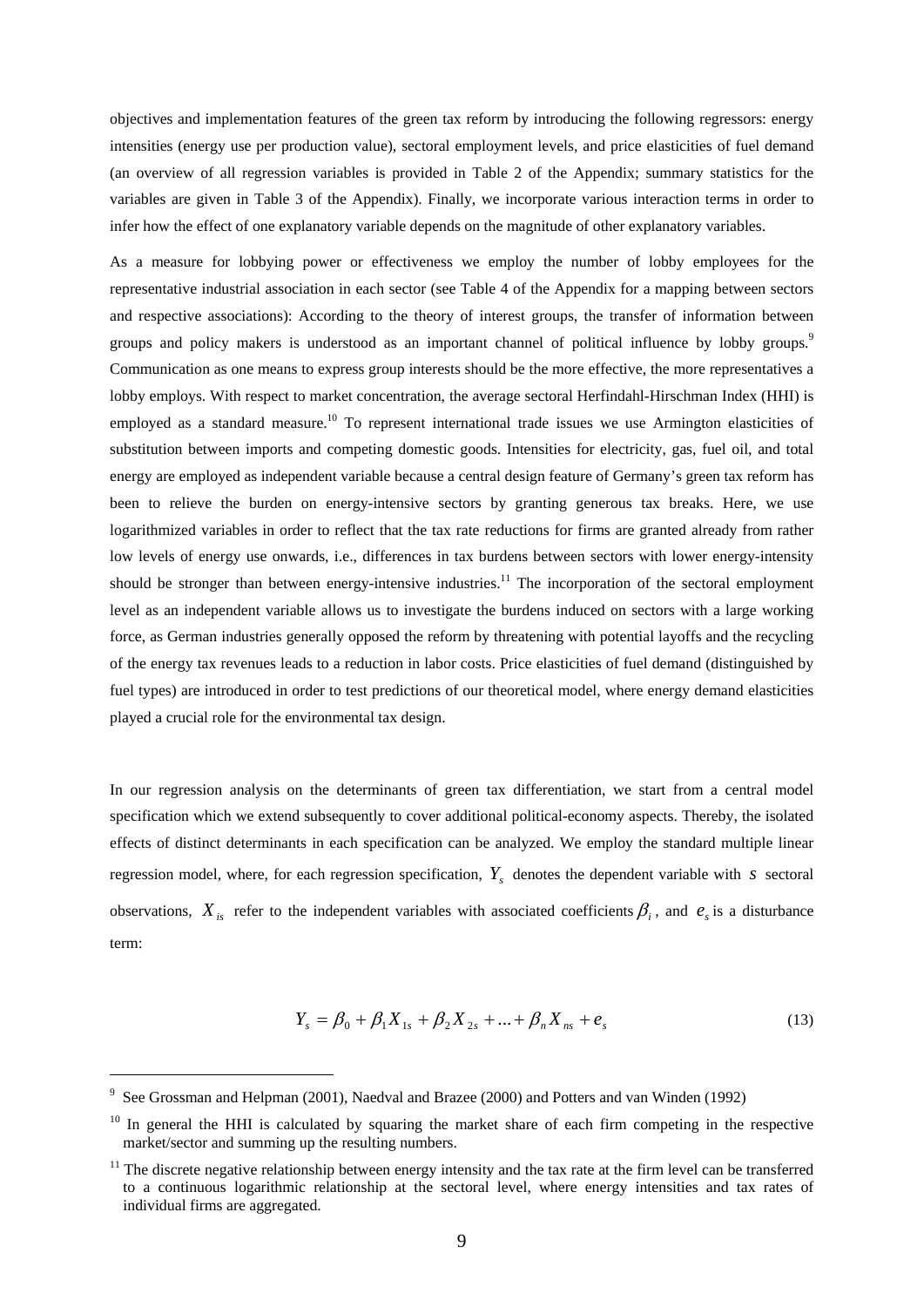Coefficients are estimated by ordinary least squares (OLS) with robust standard errors and have been standardized (so-called *Beta coefficients*).

## **3.2 Basic determinants of taxation and the role of lobbying**

In the specification of our basic regression model, the average effective tax rates on electricity, gas, and fuel oil as well as the sector's net burden are explained at the sectoral level by four independent variables:<sup>12</sup> energy intensities, employment level, price elasticities of energy demand and lobbying power. Table 5 shows the estimation results for coefficients of the basic regression specification (specification 1), as well as the goodness of fit for each equation.<sup>13</sup>

| Dependent<br>variable    |                           |                          |                           |                           |
|--------------------------|---------------------------|--------------------------|---------------------------|---------------------------|
| Explanatory<br>variables | <b>ELE_TAX</b>            | GAS_TAX                  | OIL_TAX                   | <b>NETB</b>               |
| logELE_INT               | $-0.534$ ***<br>$(-2.96)$ |                          |                           |                           |
| logGAS_INT               |                           | $-0.47$ ***<br>$(-2.90)$ |                           |                           |
| $log OIL$ _INT           |                           |                          | $0.255*$<br>(1.73)        |                           |
| $logEN\_INT$             |                           |                          |                           | 0.118<br>(1.44)           |
| <b>EMPL</b>              | $0.277*$<br>(1.77)        | 0.249<br>(1.44)          | $0.500$ ***<br>(2.90)     | $-0.834$ ***<br>$(-7.31)$ |
| $E$ $ELE$                | $-0.073$<br>$(-0.78)$     |                          |                           |                           |
| $E_GAS$                  |                           | $-0.002$<br>$(-0.02)$    |                           |                           |
| $E_0$ <i>NL</i>          |                           |                          | $-0.239*$<br>$(-1.97)$    |                           |
| <b>E_FUEL</b>            |                           |                          |                           | 0.032<br>(0.35)           |
| <b>LOBBY</b>             | $-0.180$<br>$(-1.63)$     | $-0.256**$<br>$(-2.26)$  | $-0.367$ ***<br>$(-2.92)$ | 0.032<br>(0.16)           |
| Constant                 | $3.400*$<br>(1.92)        | $0.451$ ***<br>(2.74)    | $9.220$ ***<br>(4.96)     | 9.891<br>(0.36)           |
| Goodness of fit          | $\overline{R^2} = 0.53$   | $\overline{R^2} = 0.37$  | $R^2 = 0.29$              | $\overline{R}^2 = 0.78$   |

*Table 5: Parameter estimation of the basic regression specification (specification 1)* 

Z-statistics in parentheses. \* (\*\*, \*\*\*) means the null hypothesis that the respective parameter is zero can be rejected at the 10% (5%, 1%) level of significance (according to the corresponding two-tailed test).

1

 $12$  The net burden is defined as the difference between overall tax payments and reimbursements in terms reduced social security contributions by employers.

<sup>&</sup>lt;sup>13</sup> In the table, each column represents one regression equation, non-empty cells showing coefficients of the respective explanatory variables.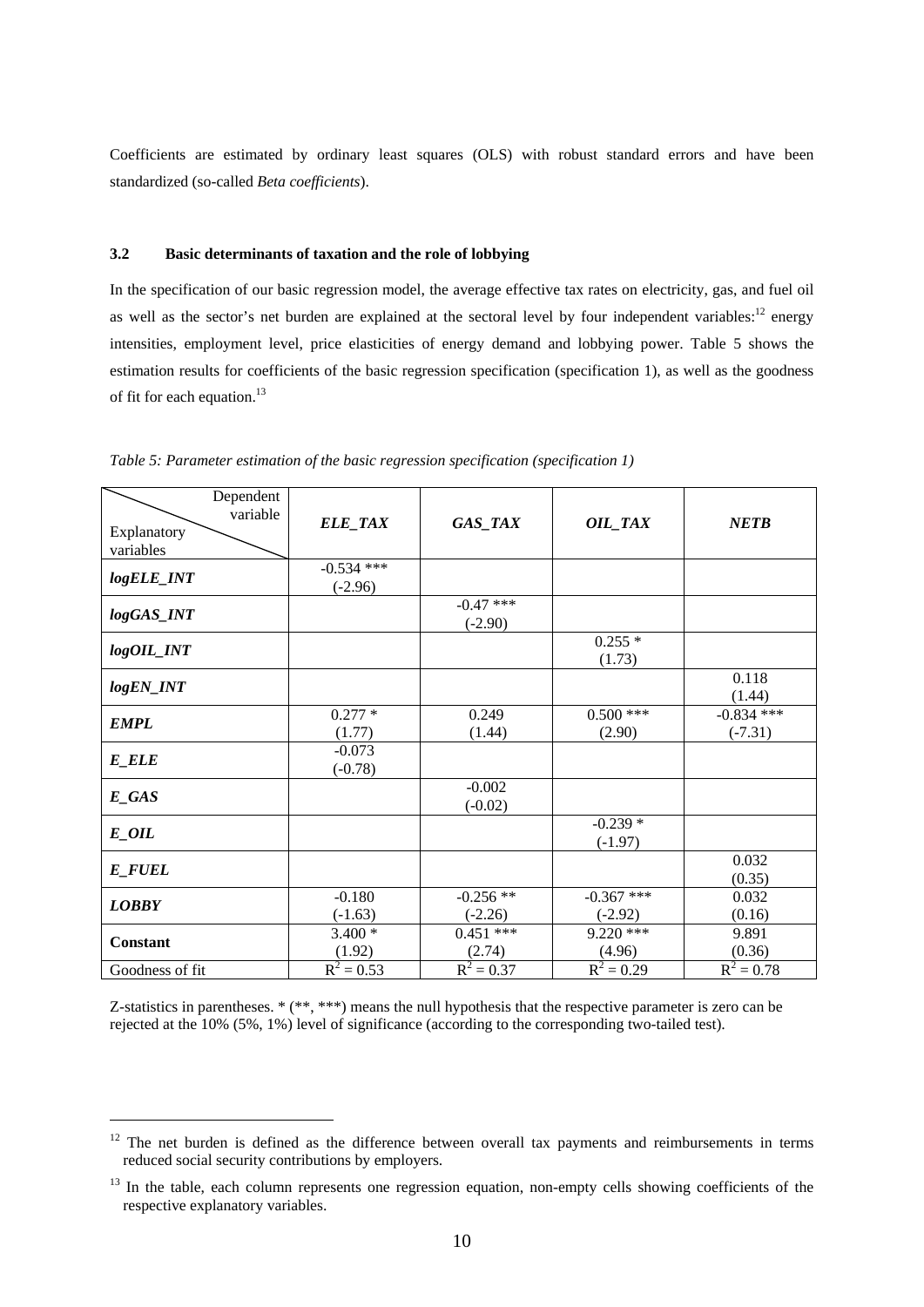We observe highly significant negative coefficients of the logarithmized electricity and gas intensity in the respective tax rate regressions: According to our data set, the more energy-intensive sectors face a lower effective electricity and gas tax rate. The logarithmic specification implies that in absolute terms this effect is weaker for higher intensities, i.e., differences in effective tax rates between sectors with lower energy-intensity are larger than those between energy-intensive sectors. The green tax reform thus discriminates in favor of energy-intensive sectors – a result that is consistent with the tax break regulations at the firm level.<sup>14</sup>

The effects of the employment level on tax rates for electricity and oil are (weakly and highly) significant and positive: Our data suggest that sectors with a larger working force bear higher energy tax rates. At first glance, this result seems contradictory to the stated labor market goals of Germany's green tax reform. However, if we additionally account for the net burden induced by the reform as a dependent variable, we find the expected highly significant negative effect of employment on the net reform burden. Labor-intensive sectors thus in total benefit from the reform, i.e. the reimbursements of the energy tax yield more than compensate their energy tax payments.

The price elasticity of oil demand has a significantly negative impact on the oil tax rate. This result provides (weak) empirical evidence for our theoretical prediction that − ceteris paribus − sectors with inelastic energy demand will be burdened with a high energy tax rate. The coefficients of the oil and gas demand elasticities, however, are not significant.

As a central result, we find a significantly negative impact of the number of lobby employees on the tax rate for gas and oil. We conclude that industries represented by stronger associations – in terms of political communication – are able to lobby for lower energy tax rates. This finding is not only in line with Grossman and Helpman (2001) and Potters and van Winden (1992), but underpins our theoretical analysis of section 2, where we found that more effective lobbying results in a reduced tax rate and that differentiated taxes are driven by lobby activities.<sup>15</sup>

#### **3.3 The interaction between energy demand elasticities and lobbying**

1

The theoretical analysis of section 2 indicates that the effects of lobbying should be more pronounced in sectors with inelastic energy use, as they would be burdened with a high energy tax when lacking lobby power and the benefits of reduced tax rates are relatively high. We can investigate the theoretical assertion by introducing an interaction term as the *ratio* between the number of lobby representatives and the price elasticity of fuel demand.

As we simply add the interaction term to our basic regression specification 1, the coefficient of the variable *LOBBY* becomes insignificant in the gas tax and less significant in the oil tax regression.<sup>16</sup> However, these results may emerge due to technical reasons: We observe a strong correlation between the explanatory variable *LOBBY* and the respective interaction terms (see Table 6), especially for electricity and oil demand elasticities.

<sup>&</sup>lt;sup>14</sup> The positive coefficient of the logarithmized oil intensity is not discussed here, since its weak level of significance is low compared to the negative electricity and gas intensity coefficients.

<sup>&</sup>lt;sup>15</sup> Again note that a potential endogeneity problem of lobby formation should be reduced by our choice of years – lobby employees (1995) and tax rates (1999).

<sup>&</sup>lt;sup>16</sup> The whole set of econometric estimations as well as the dataset can be obtained on request from the authors.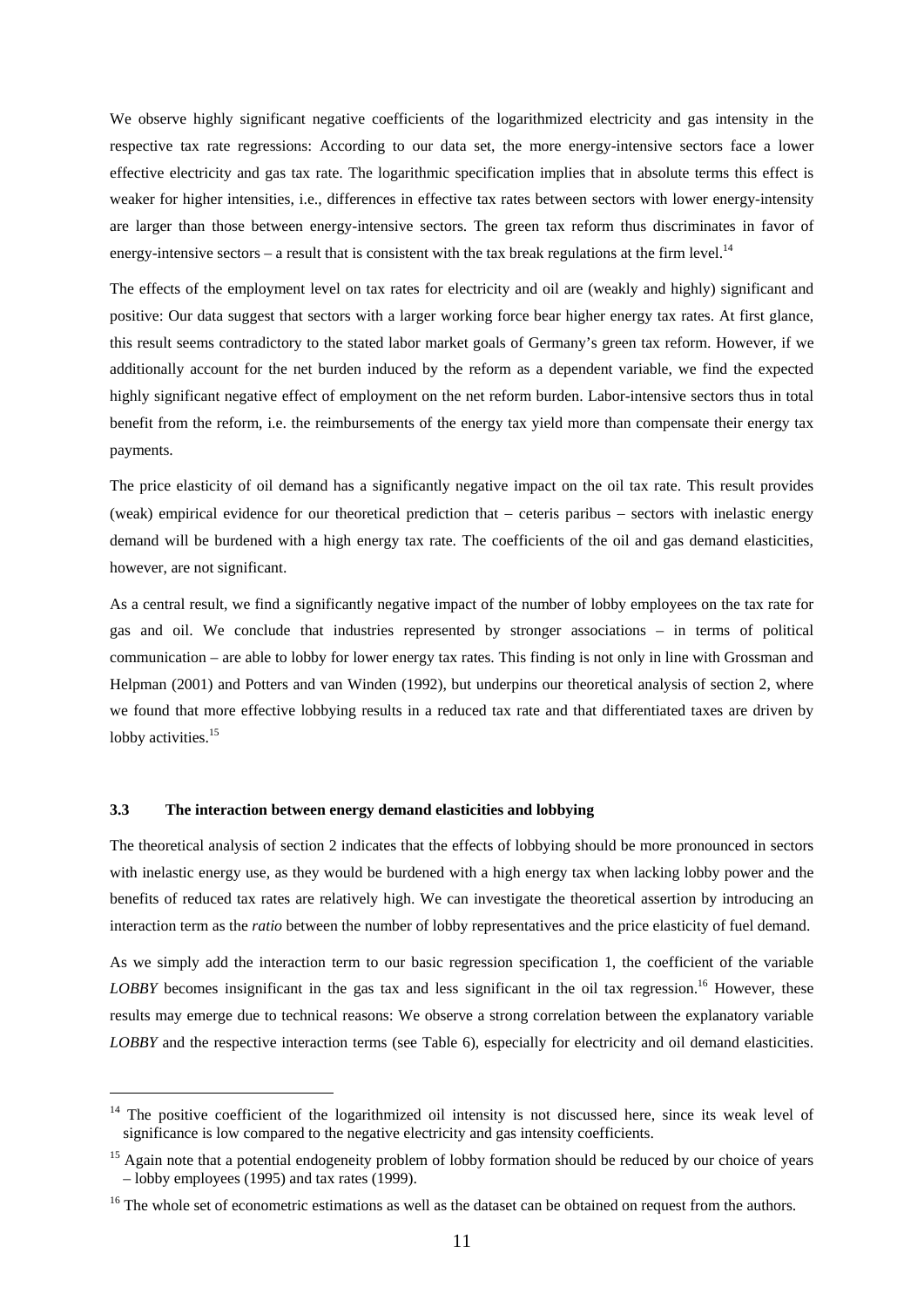As a consequence, we observe a problem of multicollinearity which − via larger standard errors − may explain the mentioned insignificant coefficient estimates.

*Table 6: Correlation coefficients between LOBBY and respective interaction terms* 

|              | <b>LOBBY EELE</b> | <b>LOBBY EGAS</b> | <i>LOBBY_EOIL</i> |
|--------------|-------------------|-------------------|-------------------|
| <i>LOBBY</i> | 0.966             | $-0.367$          | 0.727             |

The multicollinearity problem can be addressed by dropping one of the intercorrelated variables. Since we are interested in the joint effect of *LOBBY* and energy demand elasticities on the respective tax rates, we drop the variable *LOBBY*, yielding specification 2. Estimation results are presented in Table 7.

*Table 7: Parameter estimation of the extended regression specification including interaction term between lobby power and energy demand elasticity (specification 2)* 

| Dependent<br>variable |                |              |              |
|-----------------------|----------------|--------------|--------------|
| Explanatory           | <b>ELE_TAX</b> | GAS_TAX      | OIL_TAX      |
| variables             |                |              |              |
|                       | $-0.535$ ***   |              |              |
| logELE_INT            | $(-3.02)$      |              |              |
|                       |                | $-0.478$ *** |              |
| logGAS_INT            |                | $(-2.75)$    |              |
|                       |                |              | $0.237*$     |
| logOIL_INT            |                |              | (1.85)       |
|                       | $0.278 *$      | 0.161        | $0.403$ ***  |
| <b>EMPL</b>           | (1.81)         | (0.95)       | (2.76)       |
|                       | $-0.099$       |              |              |
| <b>E_ELE</b>          | $(-1.05)$      |              |              |
| $E_GAS$               |                | 0.011        |              |
|                       |                | (0.10)       |              |
| $E_0$ <i>NL</i>       |                |              | $-0.463$ *** |
|                       |                |              | $(-3.63)$    |
| <b>LOBBY_EELE</b>     | $-0.190*$      |              |              |
|                       | $(-1.69)$      |              |              |
| <b>LOBBY_EGAS</b>     |                | 0.084        |              |
|                       |                | (0.85)       |              |
| <b>LOBBY_EOIL</b>     |                |              | $-0.489$ *** |
|                       |                |              | $(-4.60)$    |
| <b>Constant</b>       | $3.661**$      | $0.371**$    | 12.385 ***   |
|                       | (2.05)         | (2.34)       | (6.21)       |
| Goodness of fit       | 0.53           | 0.32         | 0.34         |

Z-statistics in parentheses. \* (\*\*, \*\*\*) means the null hypothesis that the respective parameter is zero can be rejected at the 10% (5%, 1%) level of significance (according to the corresponding two-tailed test).

The coefficient estimates underline our previous results with respect to energy intensities, employment and fuel demand elasticities on the tax rate. Moreover, we find support for our theoretical findings regarding the lobbying effects for sectors with highly inelastic energy demand: For the electricity and oil tax regression, the coefficients of the interaction term between lobby representatives and fuel demand elasticities are negative and (weakly and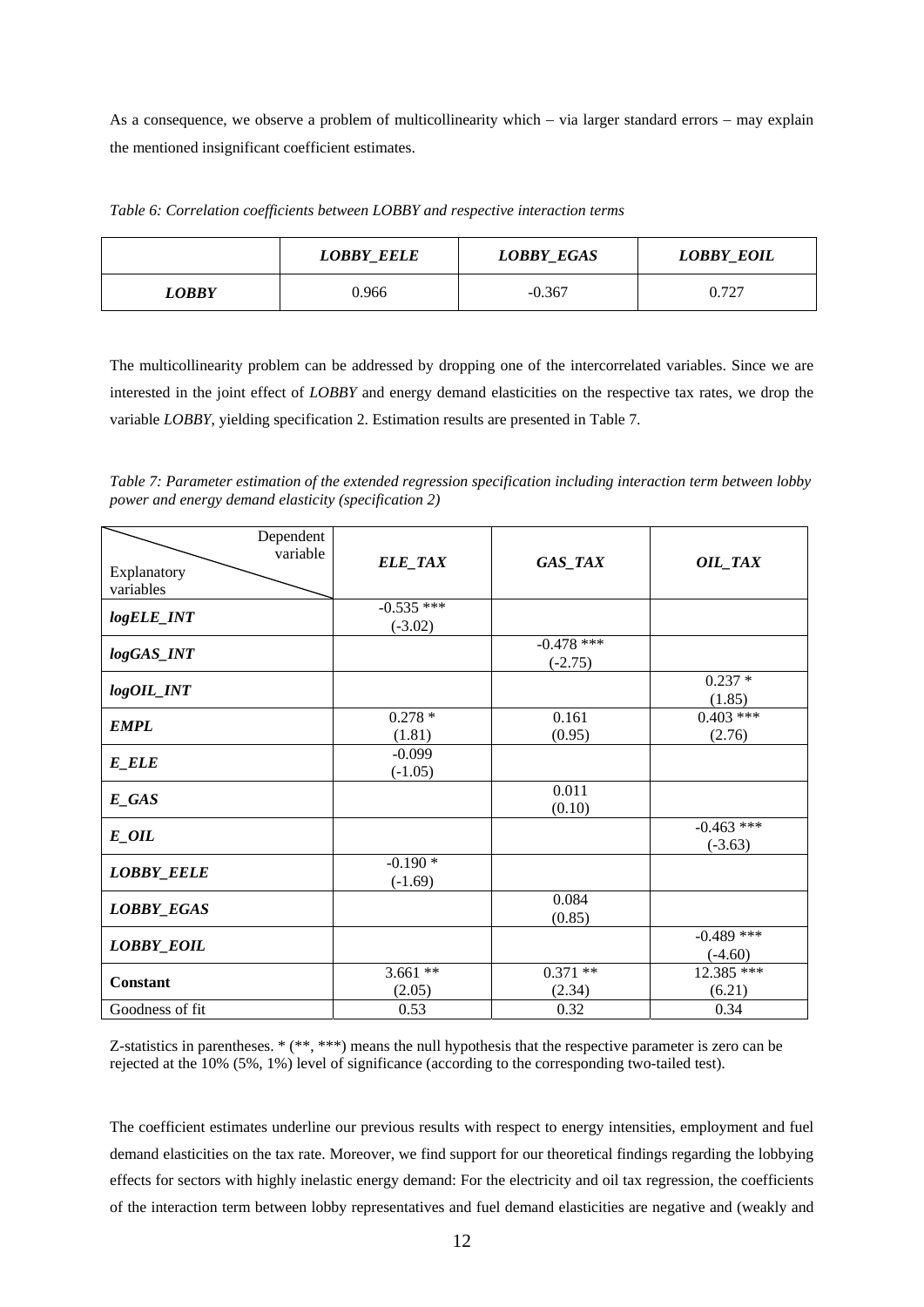highly) significant. Since the value of the interaction term increases when lobby power increases and the absolute elasticity values decrease, we find that sectors that have high lobbying power *and* inelastic energy use are taxed at a lower rate. This result is especially interesting when we look at the highly significant negative impact of the price elasticity of oil demand on the tax rate: Although sectors with price-inelastic oil demand ceteris paribus face higher tax rates, these sectors receive lower fuel oil taxes when featuring a great number of lobby representatives.

The straightforward interpretation is that sectors are able to achieve lower tax rates as long as they are represented by a powerful lobby which can argue with inelastic energy use. Seeking for strong political representation is worthwhile for sectors that are relatively dependent on energy use – a more powerful lobby amplifies the concerns of energy dependent industries vis-à-vis the policymakers.

In the following regression specifications, we will again concentrate on the variable *LOBBY* rather than the interaction term in order to combine the *LOBBY* regressor with alternative policy-relevant variables and analyze the respective interactions.

#### **3.4 The role of market concentration**

The following regression specification extends the basic specification in order to analyze the implications of market concentration for environmental tax differentiation across sectors. More concentrated industries should have a higher degree of interest organization (Olson 1965) and should therefore be more able to put forward their political positions. Estimating a specification in which the variable *CONC* is added to the basic specification does, however, not show a significant effect of the degree of market concentration on energy tax rates.

A higher concentration should also enable sectors to better bring forward their arguments against environmental taxation since the tax incidence is concentrated on a smaller number of businesses. In the political debate, one argument of firms opposing an environmental tax reform is the threat of potential production losses and their economic consequences which most commonly means layoffs of workers. The following regression specification extends specification 1 by market concentration as well as an interaction term between concentration and employment in order to investigate how the effect of market concentration on tax rates depends on the sectoral labor force as a politically relevant factor. Estimation results of the regression specification (specification 3) can be found in Table 8.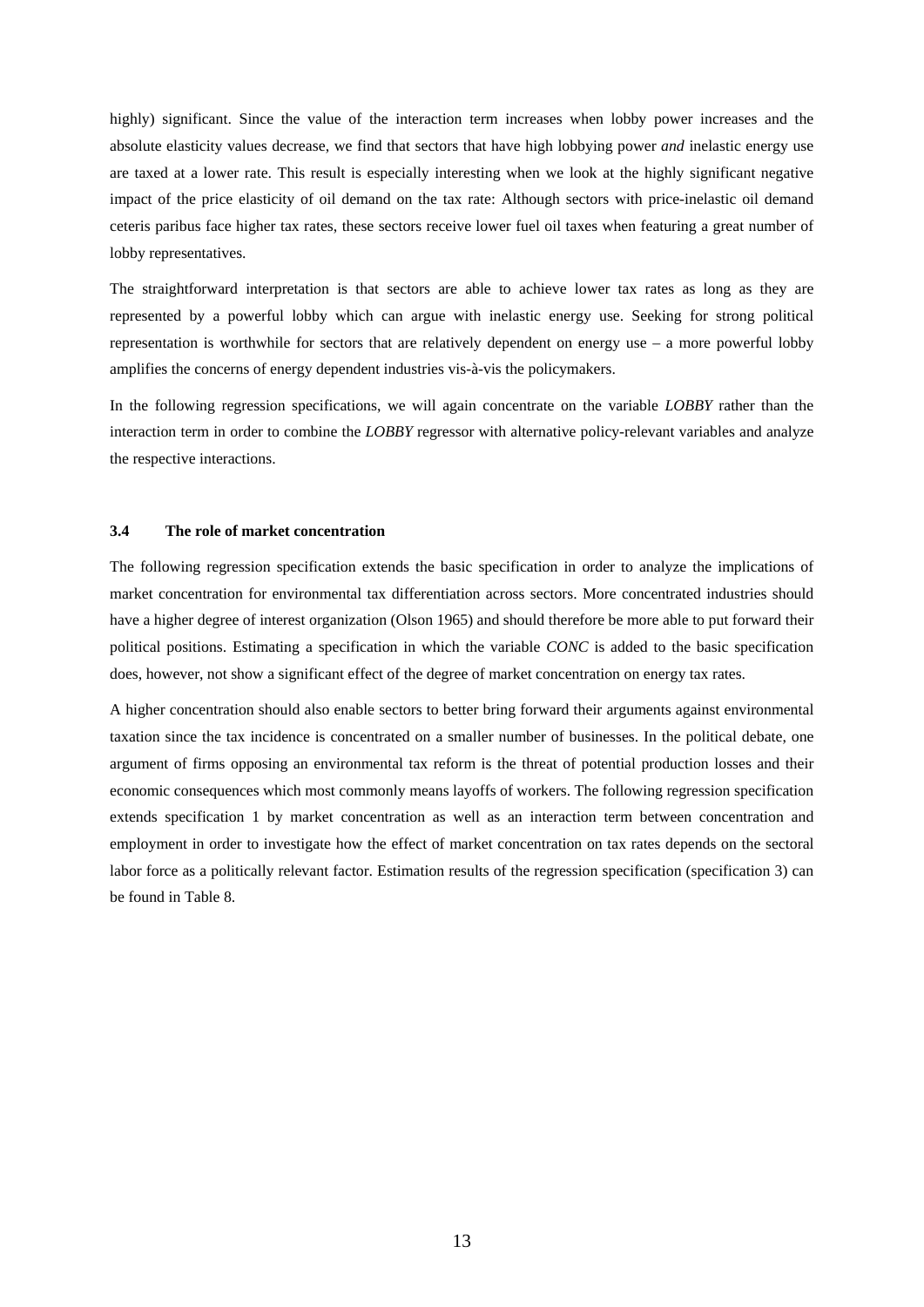| Dependent<br>variable |                |                         |              |
|-----------------------|----------------|-------------------------|--------------|
| Explanatory           | <b>ELE_TAX</b> | GAS_TAX                 | OIL_TAX      |
| variables             |                |                         |              |
|                       | $-0.606**$     |                         |              |
| logELE_INT            | $(-2.54)$      |                         |              |
|                       |                | $-0.388*$               |              |
| logGAS_INT            |                | $(-1.74)$               |              |
|                       |                |                         | $-0.040$     |
| logOIL_INT            |                |                         | $(-0.32)$    |
| <b>EMPL</b>           | $0.459$ ***    | $0.703$ ***             | $0.925$ ***  |
|                       | (4.00)         | (3.46)                  | (4.25)       |
|                       | $-0.020$       |                         |              |
| <b>E_ELE</b>          | $(-0.19)$      |                         |              |
| $E_GAS$               |                | $-0.008$                |              |
|                       |                | $(-0.05)$               |              |
| $E_0$ <i>OIL</i>      |                |                         | $-0.266$ **  |
|                       |                |                         | $(-2.12)$    |
| <b>LOBBY</b>          | $-0.245**$     | $-0.413$ ***            | $-0.568$ *** |
|                       | $(-2.45)$      | $(-4.23)$               | $(-4.89)$    |
| <b>CONC</b>           | $-0.038$       | .0896                   | $-0.057$     |
|                       | $(-0.34)$      | (0.36)                  | $(-0.29)$    |
| <b>CONC_EMPL</b>      | $-0.203$ ***   | $-0.416$ ***            | $-0.437$ *** |
|                       | $(-2.83)$      | $(-3.10)$               | $(-3.09)$    |
| Constant              | 2.505          | $0.443*$                | 10.385 ***   |
|                       | (1.26)         | (1.85)                  | (4.30)       |
| Goodness of fit       | $R^2 = 0.77$   | $\overline{R}^2 = 0.61$ | $R^2 = 0.56$ |

*Table 8: Parameter estimation of the extended regression specification including market concentration and interaction term between concentration and employment (specification 3)* 

Z-statistics in parentheses. \* (\*\*, \*\*\*) means the null hypothesis that the respective parameter is zero can be rejected at the 10% (5%, 1%) level of significance (according to the corresponding two-tailed test).

The results confirm the effects of energy intensities and demand elasticities on tax rates as derived in the previous regression specifications. Furthermore, the coefficients of employment (lobby employees) are now highly significant in all three (two of the three) regression equations. While coefficients of the variable *CONC* are again insignificant, the highly significant negative effect of *CONC\_EMPL* on all three energy tax rates suggests that more concentrated sectors which at the same time employ a larger labor force are able to enforce lower effective tax rates, thereby reducing their specific tax incidence.

Our findings regarding the role of market concentration point to an interesting effect of interest group organization: A higher concentration of sectors only leads to political influence if linked to policy-relevant arguments – here: potential layoffs of workers.

#### **3.5 The role of international competition**

In the following specification we introduce sector-specific elasticities of substitution between domestic goods and competing imports (so-called Armington elasticities) as additional explanatory variable in order to investigate the impact of international trade exposure on environmental tax differentiation. Unilateral environmental (energy) taxation increases the price of domestic energy-intensive goods, which leads to decline in domestic production as untaxed competing imports become relatively cheaper. The higher the Armington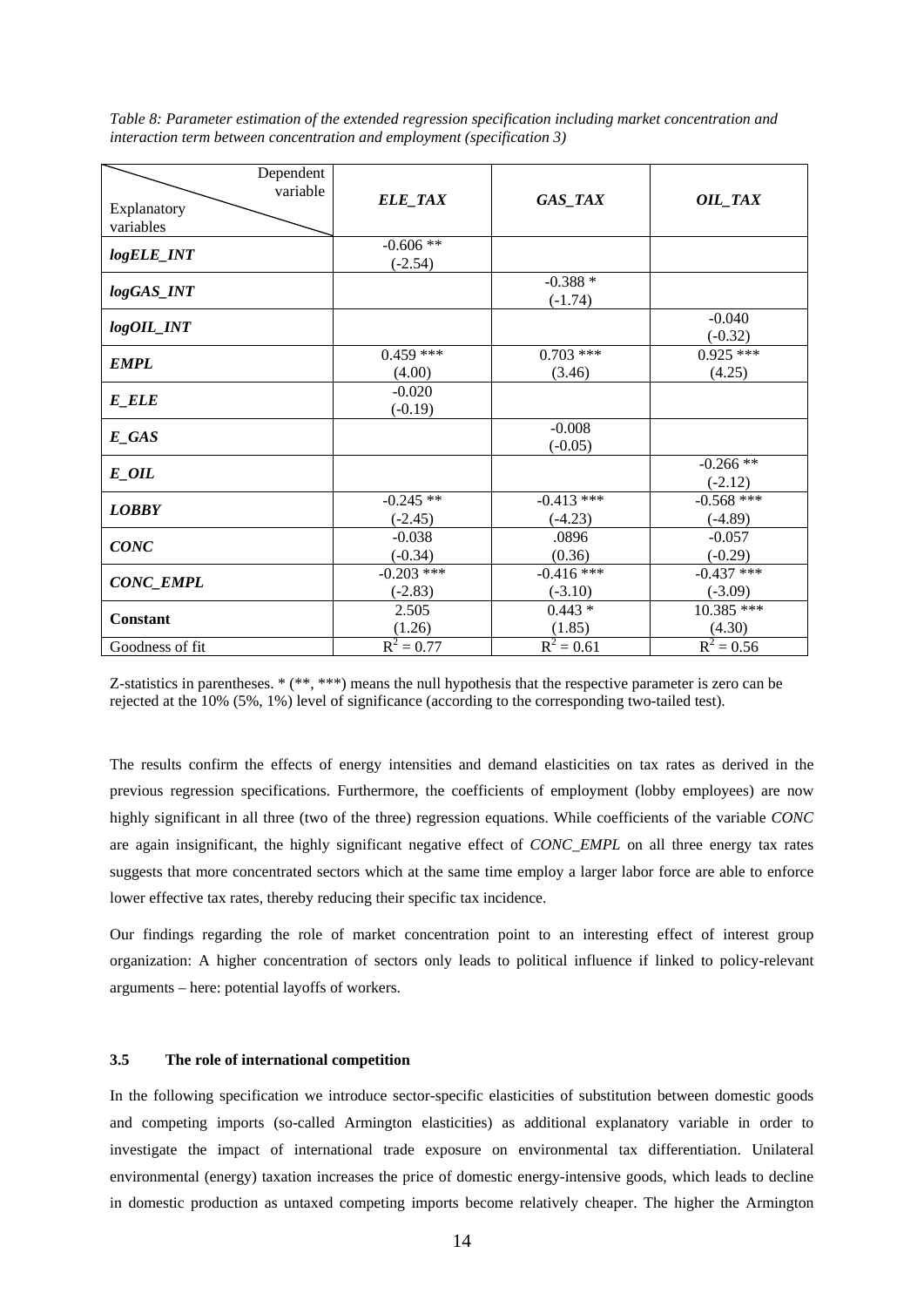elasticities are, the stronger is − ceteris paribus − this substitution effect. Thus, Armington elasticities may also serve as an indirect measure for the relocation of domestic production facilities abroad. In policy practice, relocation is a wide-spread argument of energy- and trade-intensive industries to claim exemption from unilateral environmental taxation (Böhringer and Rutherford 1997).

In order to analyze the implications of international exposure for Germany's environmental tax design, we extend the previous regression specification (specification 3) by sectoral Armington elasticities. The estimation results do, however, not provide a significant effect of the variable *E\_ARM*. We therefore can not argue based on the current data set that sectoral exposure to international trade flows is on its own a significant determinant of environmental taxation. Moreover, the lobby power coefficients are no longer significant in this specification. At second glance, however, these results may emerge due to technical reasons: We observe a strong positive correlation between the explanatory variables *LOBBY* and *E\_ARM* (see Table 9): Sectors that are more exposed to international trade are represented by a more powerful industrial association. In comparison, other regressors involved in interaction terms by far do not exhibit such strong intercorrelations. As a consequence, we observe again a problem of multicollinearity which may explain the mentioned insignificant coefficient estimates.

*Table 9: Correlation coefficients between interacting variables* 

1

|              | <b>EMPL</b> | $E$ $ELE$ | $E_GAS$  | $E_0$ <i>OIL</i> | $E\_ARM$ |
|--------------|-------------|-----------|----------|------------------|----------|
| <b>CONC</b>  | $-0.282$    |           |          |                  |          |
| <b>LOBBY</b> |             | $-0.050$  | $-0.062$ | $-0.140$         | 0.721    |

In order to assess if international trade exposure becomes relevant for the environmental tax design in the context of lobbying activity, the following regression specification adds to the above specification an interaction effect between lobby power and the sectoral Armington elasticity. The problem of multicollinearity is considered by dropping the intercorrelated explanatory variables *LOBBY* and *E\_ARM,* which are then substituted by the corresponding interaction term (yielding specification 4).<sup>17</sup> The estimation results are in line with previous findings regarding the effects of energy intensities and employment on the respective tax rates, although here significances are lower (see Table 10). Our regressions now indicate a highly significant negative impact of *LOBBY\_EARM* on all three tax rates: Industries that are trade exposed (i.e. exhibit higher Armington elasticities) and at the same time have strong lobby power are taxed at a lower rate. These results emphasize the politicaleconomy role of international competitiveness in environmental tax differentiation and are consistent with the

 $17$  To assure that the goodness of fit has not significantly worsened through the exclusion of two explanatory variables (being replaced by one interaction term) we employ the F-test of the difference of  $\mathbb{R}^2$  between the original model and model 3. For the electricity, gas and oil tax regression we find an insignificant F statistic of -0.51, 1.44 and 1.51, respectively, with 1 and 21 degrees of freedom. The replacement of *LOBBY* and *E\_ARM* by the interaction term therefore has not significantly downgraded the goodness of fit.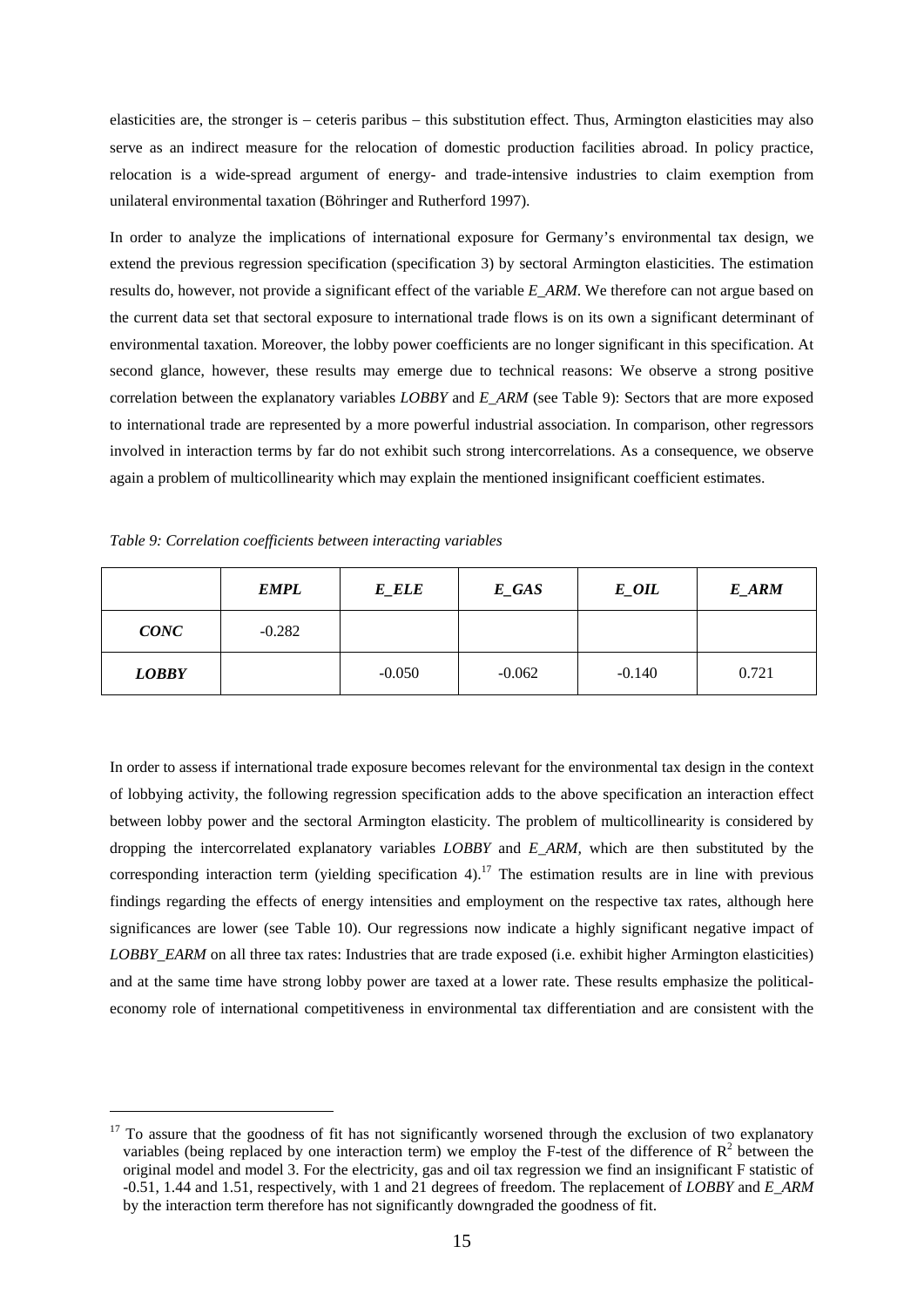conclusion of specification 3: Although trade exposure stand-alone is not considered in the tax design, it becomes relevant when lobby groups put it on the political agenda.<sup>18</sup>

| Dependent         |                |              |              |
|-------------------|----------------|--------------|--------------|
| variable          | <b>ELE_TAX</b> | GAS_TAX      | OIL_TAX      |
| Explanatory       |                |              |              |
| variables         |                |              |              |
| logELE_INT        | $-0.595$ ***   |              |              |
|                   | $(-3.06)$      |              |              |
| logGAS_INT        |                | $-0.445$     |              |
|                   |                | $(-1.66)$    |              |
| logOIL_INT        |                |              | $-0.106$     |
|                   |                |              | $(-0.55)$    |
|                   | $0.368$ ***    | $0.554$ **   | $0.781$ ***  |
| <b>EMPL</b>       | (3.59)         | (2.54)       | (3.77)       |
|                   | $-0.064$       |              |              |
| <b>E_ELE</b>      | $(-0.65)$      |              |              |
|                   |                | 0.033        |              |
| $E_GAS$           |                | (0.17)       |              |
|                   |                |              | $-0.241$     |
| $E_0$ <i>NL</i>   |                |              | $(-1.70)$    |
|                   | $-0.112$       | 0.089        | $-0.115$     |
| <b>CONC</b>       | $(-0.90)$      | (0.29)       | $(-0.45)$    |
|                   | 0.062          | $-0.135$     | $-0.194$     |
| <b>CONC_EMPL</b>  | (0.48)         | $(-0.78)$    | $(-1.03)$    |
|                   | $-0.264$ ***   | $-0.378$ *** | $-0.532$ *** |
| <b>LOBBY_EARM</b> | $(-4.13)$      | $(-3.43)$    | $(-4.23)$    |
|                   | 2.918          | 0.380        | 10.389 ***   |
| <b>Constant</b>   | (1.60)         | (1.38)       | (3.89)       |
| Goodness of fit   | $R^2 = 0.81$   | $R^2 = 0.63$ | $R^2 = 0.54$ |

*Table 10: Parameter estimation of the extended regression specification including interaction term between lobby power and Armington elasticity (specification 4)* 

Z-statistics in parentheses. \* (\*\*, \*\*\*) means the null hypothesis that the respective parameter is zero can be rejected at the 10% (5%, 1%) level of significance (according to the corresponding two-tailed test).

### **4 Conclusion**

1

This paper analyzed the differentiation of green taxes from a political-economy perspective. Using both a theoretical model and empirical analysis, we studied a revenue-neutral tax reform which links the introduction of ecological taxes with reductions of labor costs.

While previous studies have found only a limited rationale of differentiated taxes based on efficiency grounds, our model predicts substantial effects of lobbying in particular for sectors with highly inelastic energy use: On efficiency grounds, such sectors would be assigned high taxes as they are less distortionary than those in other

 $18$  Note that this is in line with findings in the literature (i.e. Böhringer and Rutherford 2002) that pure efficiency arguments can hardly justify a strong differentiation of taxes. Our analysis indicates that it is indeed political pressure which is a significant driving force of tax differentiation.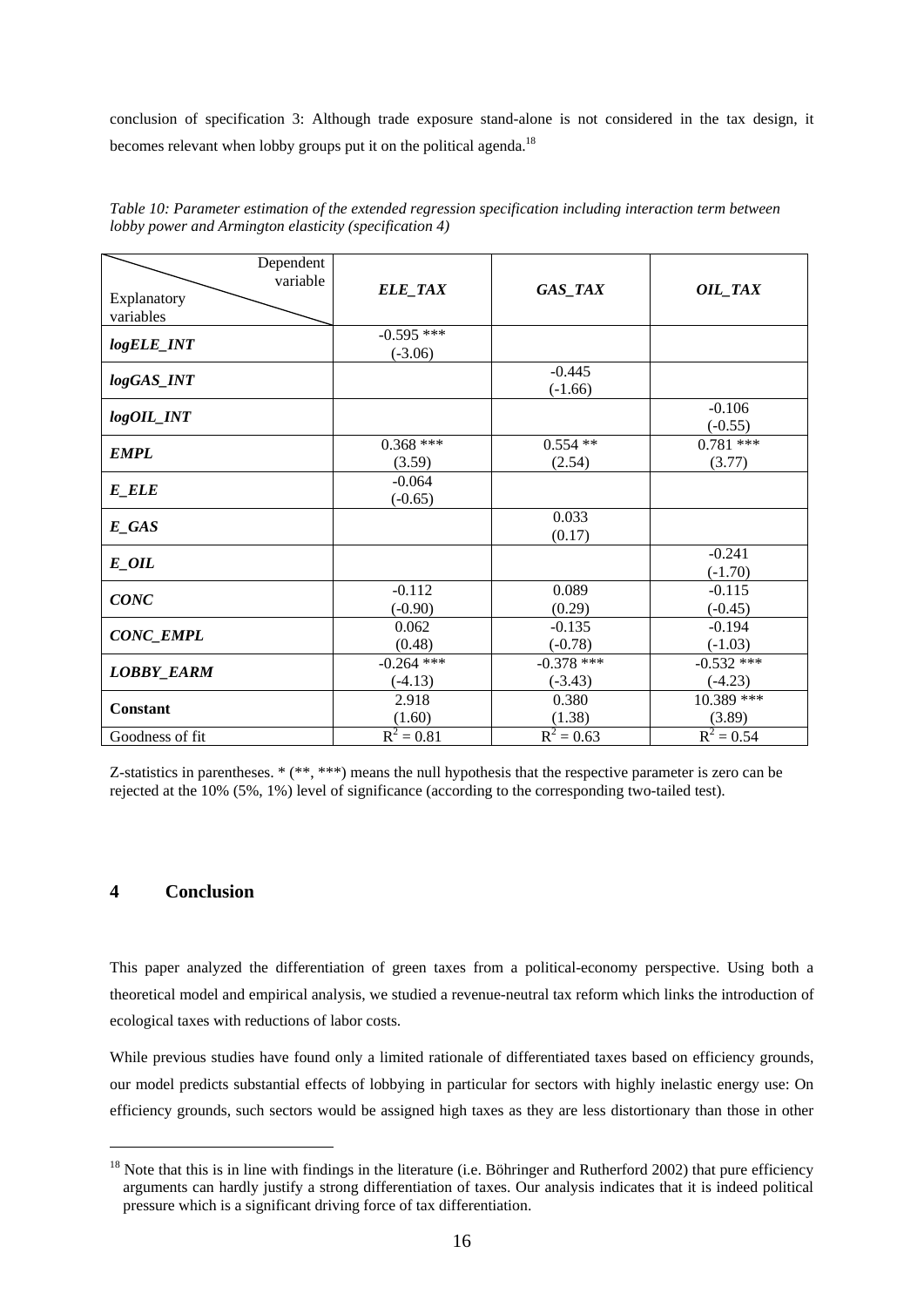sectors. The resulting high costs from taxation, however, lead to high lobbying incentives which in turn can translate into substantially reduced taxes. We used data on the German Ecological Tax Reform to put our predictions to a test.

The regression analysis showed that environmental tax differentiation is consistent with political-economy reasoning. Both economic characteristics of industries and political interests determine the design of the tax scheme. The reform clearly discriminated in favor of energy-intensive industries by integrating a number of special regulations. Consistent with our model, the central finding of the regression analysis is that for all energy tax components, industries represented by more powerful associations (in terms of the number of lobby representatives) are better able to communicate their interests and enforce lower tax rates.

We found evidence that the effectiveness of interest groups depends not only on the number lobby representatives, but also on market concentration and energy demand elasticities. In particular, lobby activity is more successful if the interest groups can use convincing arguments based on energy dependence and potential losses in labor force, as well as international competitition. Those arguments alone, however, do generally not induce a large differentiation of taxes.

Our empirical analysis indicates that the tax reform discriminated in favor of energy-intensive industries while sectors with high employment levels were taxed more heavily. Regarding their net burden, such labor-intensive sectors benefit from the reform due to reimbursements. Both our model and the empirical analysis therefore indicate one major benefit from using a revenue-neutral reform: although lobbying activities are generally targeted at lower individual tax rates and thereby lead to tax differentiation, sectors benefit from the higher taxes of other sectors and therefore have incentives to counter attempts of those to water down the tax rates.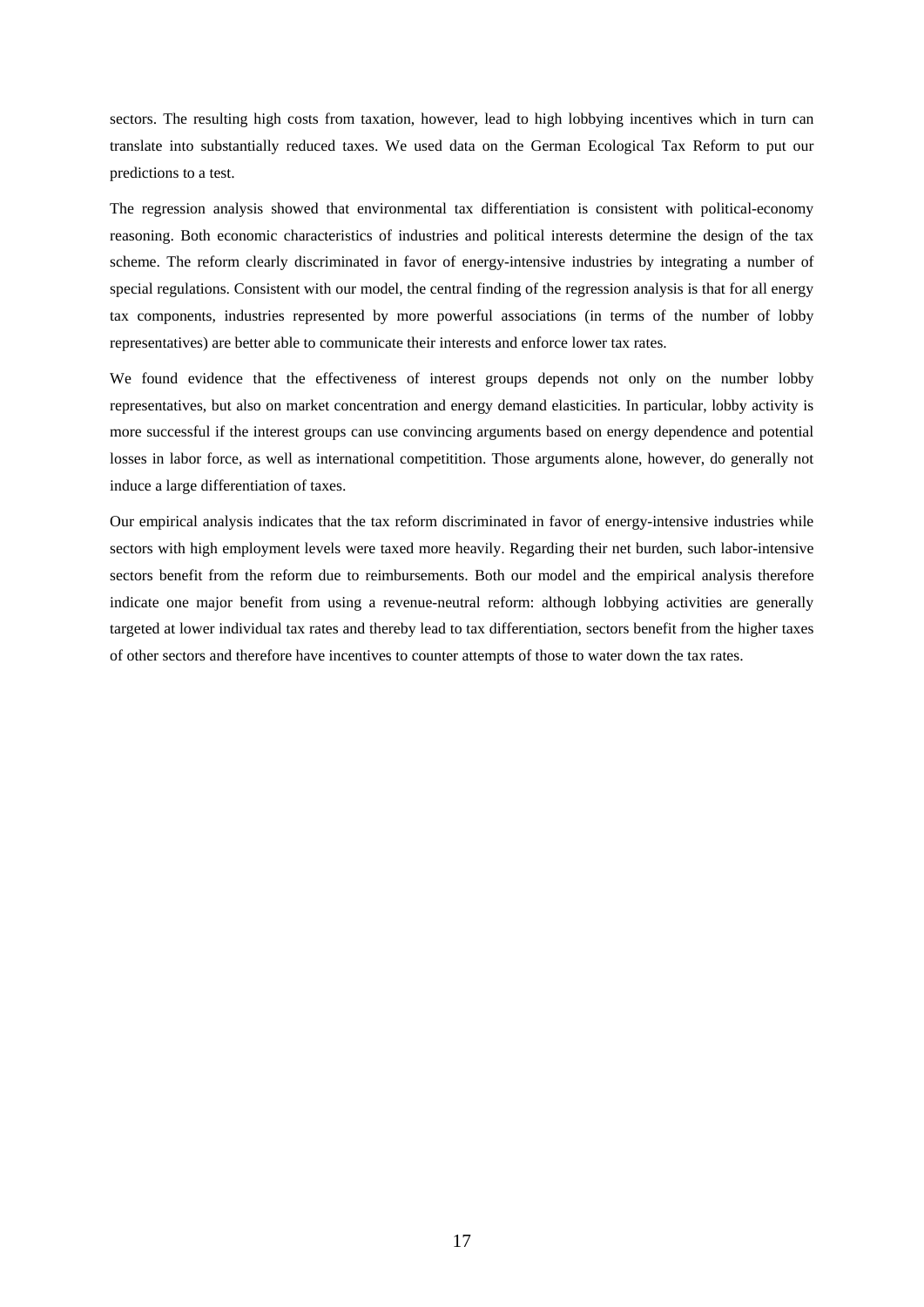## **5 References**

- AIDT, T.S. (1998): "Political internalization of economic externalities and environmental policy", *Journal of Public Economics* 69, 1-16.
- AIDT, T.S. (1997): "On the political economy of green tax reforms", University of Aarhus, Department of Economics, Working paper 1997, 20.
- ANDERSON, K. (1992): "The Standard Welfare Economics of Policies Affecting Trade and the Environment", in K. ANDERSON and R. BLACKHURST (eds.): *The Greening of World Trade*, Hemel Hempstead.
- BABIKER, M., BAUTISTA, M., JACOBY, H. AND J. REILLY (2000): "Effects of Differentiating Climate Policy by Sector: A U.S. Example", *MIT Joint Program on the Science and Policy of Global Change Publications,* Report 61.
- BACH, S., KOHLHAAS, M., C., MEYER, B., PRAETORIUS, B. and H. WELSCH (2003): "Auswirkungen und Perspektiven der Ökologischen Steuerreform in Deutschland : eine modellgestützte Analyse", *Perspektiven der Wirtschaftspolitik* 4 (2), 223-238.
- BACH, S., BORK, C, KOHLHAAS, M., LUTZ, C., MEYER, B., PRAETORIUS, B. and H. WELSCH (2001): *Die ökologische Steuerreform in Deutschland: eine modellgestützte Analyse ihrer Wirkungen auf Wirtschaft und Umwelt*. Heidelberg, Physica.
- BERNHEIM, B.D. and M.D. WHINSTON (1986): "Menu auctions, resource allocation, and economic influence", *The quarterly journal of economics* 101 (1), 1-31.
- BÖHRINGER, C. and T.F. RUTHERFORD (1997): "Carbon taxes with exemptions in an open economy: a general equilibrium analysis of the German tax initiative", *Journal of Environmental Economics and Management* 32 (2), 189-203.
- BÖHRINGER, C. and T.F. RUTHERFORD (2002): "In search of a rationale for differentiated environmental taxes". *ZEW Discussion Paper* 02-30, Centre for European Economic Research, Mannheim, Germany.
- BÖHRINGER, C. and R. SCHWAGER (2003): "Die Ökologische Steuerreform in Deutschland: ein umweltpolitisches Feigenblatt", *Perspektiven der Wirtschaftspolitik* 4 (2), 211-222.
- BÖHRINGER, C. and T.F. RUTHERFORD (2002): "In search of a rationale for differentiated environmental taxes". *ZEW Discussion Paper* 02-30, Centre for European Economic Research, Mannheim, Germany.
- BOVENBERG, A.L. and F. van der PLOEG (1996): "Optimal taxation, public goods and environmental policy with involuntary unemployment", *Journal of public economics* 62 (1/2), 59-83.
- CAPROS, P., GEORGAKOPOULOS, P., VAN REGEMORTER, D., PROOST, S., SCHMIDT, T.F.N., KOSCHEL, H., CONRAD, K., and E.L. VOUYOUKAS (1999): "Climate Technologies Strategies, The Macroeconomic Cost and Benefit of Reducing Greenhouse Gas Emissions in the European Union", *ZEW Economic Studies* 4, Mannheim.
- COUGHLIN, P.J. (1992): *Probabilistic Voting Theory*. Cambridge, Cambridge University Press.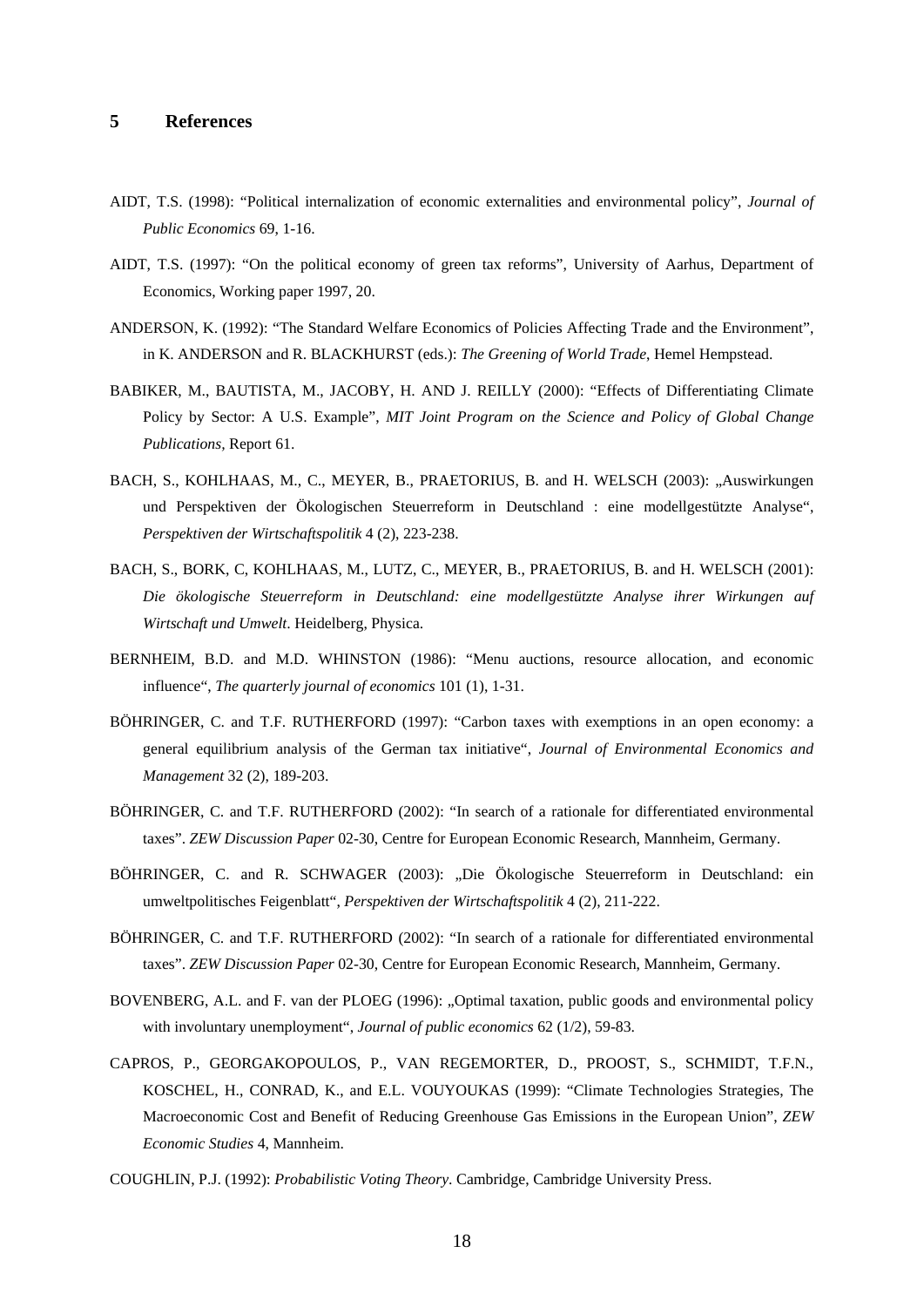- DIJKSTRA, B.R. (1998): "A two-stage rent-seeking contest for instrument choice and revenue division, applied to environmental policy", *European journal of political economy* 14 (2), 281-301.
- FREDERIKSSON, P.G. (1997): "The political economy of pollution taxes in a small open economy", *Journal of Environmental Economics and Management* 33, 44-58.
- GERMAN MONOPOLIES COMMISSION (2004): *Fifteenth main report of the German Monopolies Commission 2002/2003*.
- GERMAN MONOPOLIES COMMISSION (2004a): *Annexes to the fifteenth main report of the German Monopolies Commission 2002/2003*.
- GROSSMAN, G.M. and E. HELPMAN (1994): "Protection for sale", *American Economic Review* 84 (4), 833- 850.
- GROSSMAN, G.M. and E. HELPMAN (2001): *Special interest politics*. Cambridge, MIT Press.
- HOEL, M. (1996): "Should a carbon tax be differentiated across sectors?", *Journal of Public Economics* 59, 17- 32.
- KALLBEKKEN, S. (2004): "The cost of sectoral differentiation of climate policy: The case of the EU emissions trading scheme", Paper presented at the *European Association of Environmental and Resource Economists (EAERE) Annual Conference 2004*, Budapest.
- KRUTILLA, K. (1991): "Environmental regulation in an open economy", *Journal of Environmental Economics and Management* 20, 127-142.
- NAEDVAL, E. and R.J. BRAZEE (2000): "A guide to extracting information from environmental pressure groups", *Environmental and Resource Economics* 16 (1), 105-119.
- OATES, W.E. and P.R. PORTNEY (2003): "The Political Economy of Environmental Policy" in MÄLER, K.- G. (ed.): *Handbook of environmental economics,* Vol. 1 (2003). Amsterdam, Elsevier, 325-354.
- OECD (2001): *Environmentally related taxes in OECD countries: issues and strategies*, Paris.
- OLSON, M. (1965): *The logic of collective action*. Cambridge, Harvard University Press.
- POTTERS, J. and F. VAN WINDEN (1992): "Lobbying and asymmetric information", *Public Choice* 74, 269- 292.
- RAUSCHER, M. (1994): "On Ecological Dumping", *Oxford Economic Papers* 46 (4), 822-840.
- RICHTER, W.F. and K. SCHNEIDER (2003): "Energy taxation: reasons for discriminating in favor of the production sector", *European Economic Review* 47, 461-476.
- TULLOCK, G. (1980): "Efficient rent seeking" in BUCHANAN, J.M., TOLLISON, R.D. and G. TULLOCK (eds.): *Toward a theory of the rent-seeking society*. Texas, A&M University Press, 97-112.
- WELSCH, H. (2004): "Sectoral Armington Elasticities in the European Community: Estimates and an Application to Environmental Fiscal Reform", Working Paper, Department of Economics, University of Oldenburg.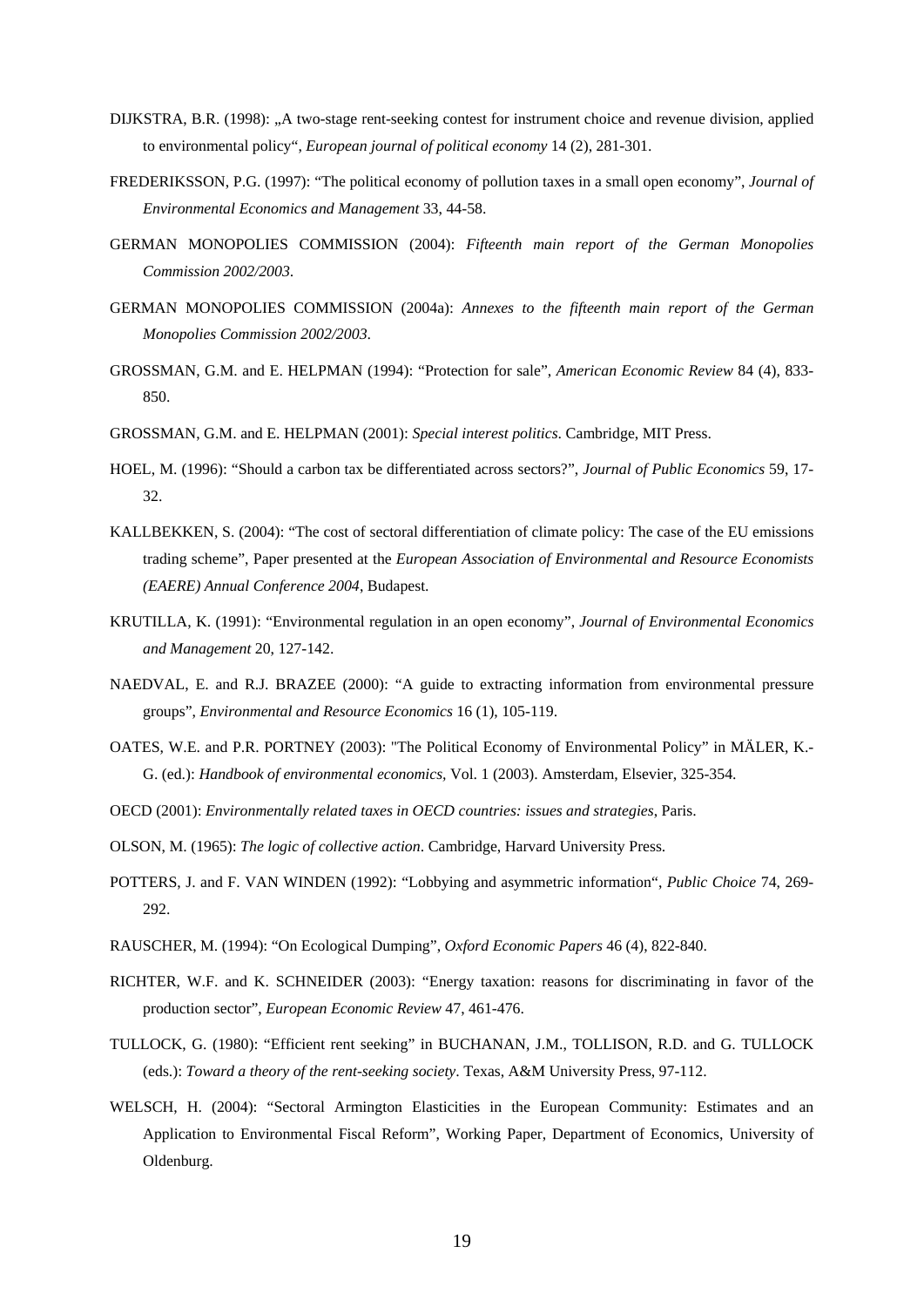## **6 Appendix**

| Sector No. IOT 1993 | Name of sector                                   |
|---------------------|--------------------------------------------------|
| 1                   | Agricultural products                            |
| $\overline{c}$      | Forestry & fishery products                      |
| 3                   | Electric power & steam & warm water              |
| 4                   | Gas                                              |
| 5                   | Water (distribution)                             |
| 6                   | Coal & coal products                             |
| $\overline{7}$      | Minery products (without coal & gas & petroleum) |
| $\,$ 8 $\,$         | Crude oil & natural gas                          |
| 9                   | Chemical products & nuclear fuels                |
| 10                  | Oil products                                     |
| 11                  | Plastics                                         |
| 12                  | Rubber                                           |
| 13                  | Stone & lime & cement                            |
| 14                  | Ceramic                                          |
| 15                  | Glass                                            |
| 16                  | Iron & steel                                     |
| 17                  | Non-ferrous metals                               |
| 18                  | Casting products                                 |
| 19                  | Rolling products                                 |
| 20                  | Production of steel etc                          |
| 21                  | Mechanical engineering                           |
| 22                  | Office machines                                  |
| 23                  | Motor vehicles                                   |
| 24                  | Shipbuilding                                     |
| 25                  | Aerospace equipment                              |
| 26                  | Electrical engineering                           |
| 27                  | Engineers' small tools                           |
| 28                  | Metal and steel goods                            |
| 29                  | Music instruments & toys etc                     |
| 30                  | Timber                                           |
| 31                  | Furniture                                        |
| 32                  | Paper & pulp & board                             |
| 33                  | Paper & board products                           |
| 34                  | Printing and publishing                          |
| $\overline{35}$     | Leathers & footwear                              |
| 36                  | Textiles                                         |
| $\overline{37}$     | Clothing                                         |
| 38                  | Food products                                    |
| 39                  | <b>Beverages</b>                                 |
| 40                  | Tobacco products                                 |
| 41                  | Building & construction                          |
| 42                  | Recovery & repair                                |

*Table 1: Listing of German manufacturing sectors (Input-output classification)*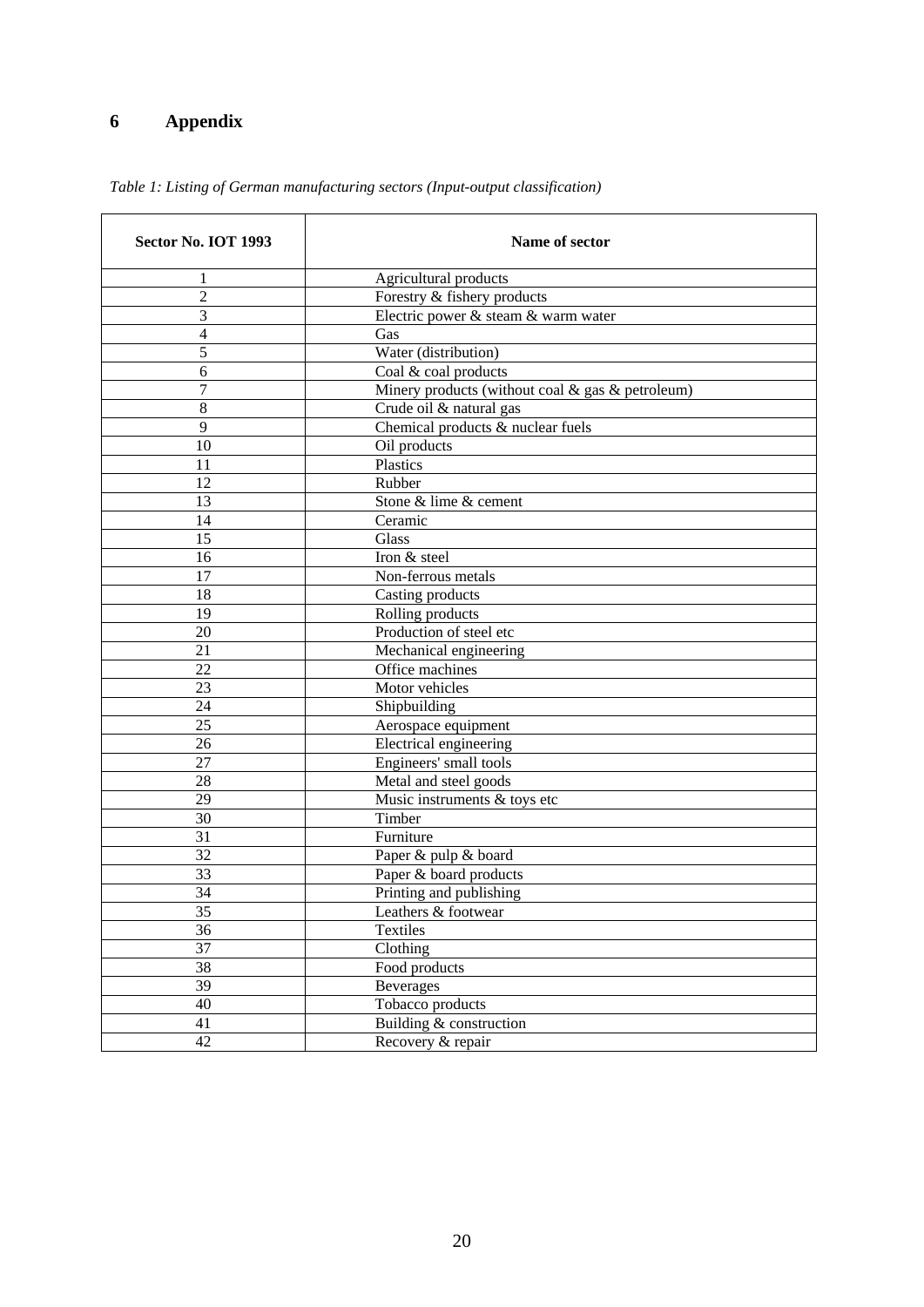|  |  | Table 2: Description of regression variables |  |
|--|--|----------------------------------------------|--|
|--|--|----------------------------------------------|--|

| <b>Variable</b>        | <b>Description</b>                                      |
|------------------------|---------------------------------------------------------|
| <b>ELE TAX</b>         | Electricity tax rate $(\epsilon / MWh)$                 |
| GAS TAX                | Gas tax rate $(\text{\ensuremath{\in}} MWh)$            |
| OIL_TAX                | Fuel oil tax rate $(\epsilon/10001)$                    |
| <b>NETB</b>            | Net burden (m $\Theta$                                  |
| <b>ELE INT</b>         | Electricity intensity (GWh / $\oplus$                   |
| GAS INT                | Gas intensity (GWh/ $\bigoplus$                         |
| OIL_INT                | Fuel oil intensity $(10001 / \Theta)$                   |
| EN_INT                 | Total energy intensity (GWh / $\Theta$                  |
| $log ELE$ _INT         | Natural logarithm of ELE_INT                            |
| $log GAS$ _INT         | Natural logarithm of GAS_INT                            |
| $log OIL$ _INT         | Natural logarithm of OIL_INT                            |
| $logEN$ <sub>INT</sub> | Natural logarithm of EN_INT                             |
| <b>EMPL</b>            | Employment (1000)                                       |
| $E$ _ $E$ <i>LE</i>    | Price elasticity of electricity demand (absolute value) |
| $E_GAS$                | Price elasticity of gas demand (absolute value)         |
| $E_OL$                 | Price elasticity of fuel oil demand (absolute value)    |
| E FUEL                 | Price elasticity of total fuel demand (absolute value)  |
| <b>LOBBY</b>           | Total number of lobby representatives per sector        |
| <b>LOBBY EELE</b>      | Interaction term (LOBBY/E_ELE)                          |
| <b>LOBBY EGAS</b>      | Interaction term (LOBBY/E_GAS)                          |
| LOBBY_EOIL             | Interaction term (LOBBY/E_OIL)                          |
| CONC                   | Herfindahl-Hirschman Index HHI (x 1000)                 |
| CONC_EMPL              | Interaction term (CONC * EMPL)                          |
| $E\_ARM$               | Armington Elasticity between imports and domestic goods |
| LOBBY_EARM             | Interaction term (LOBBY * E_ARM)                        |

*Table 3: Summary statistics for regression variables* 

| <b>VARIABLE</b>        | <b>OBSERV.</b> | <b>MEAN</b> | STD. DEV. | MIN.      | MAX.    |
|------------------------|----------------|-------------|-----------|-----------|---------|
| ELE_TAX                | 42             | 5.57        | 3.83      | 1.31      | 19.91   |
| GAS_TAX                | 42             | 0.61        | 0.31      | 0.32      | 1.61    |
| OIL_TAX                | 42             | 7.73        | 3.82      | 4.05      | 20.19   |
| <b>NETB</b>            | 42             | $-30.36$    | 68.49     | $-278.16$ | 68.97   |
| <b>ELE_INT</b>         | 42             | 0.29        | 0.34      | 0.00      | 1.63    |
| GAS_INT                | 42             | 0.47        | 0.74      | 0.00      | 3.23    |
| OIL_INT                | 42             | 5.16        | 5.11      | 0.08      | 29.29   |
| EN INT                 | 42             | 0.82        | 0.95      | 0.03      | 4.27    |
| <b>EMPL</b>            | 42             | 294.36      | 380.97    | 9.00      | 1709.00 |
| $E$ <sub>_</sub> $ELE$ | 42             | 0.26        | 0.09      | 0.19      | 0.39    |
| $E\_GAS$               | 42             | 0.62        | 0.15      | 0.10      | 0.82    |
| $E_$ <i>OIL</i>        | 42             | 0.58        | 0.18      | 0.10      | 0.89    |
| $E$ $FUEL$             | 42             | 0.46        | 0.13      | 0.16      | 0.69    |
| <b>LOBBY</b>           | 42             | 49.50       | 67.09     | 0.00      | 350.00  |
| CONC                   | 36             | 62.87       | 84.63     | 2.80      | 357.65  |
| E ARM                  | 35             | 0.69        | 0.48      | 0.08      | 2.36    |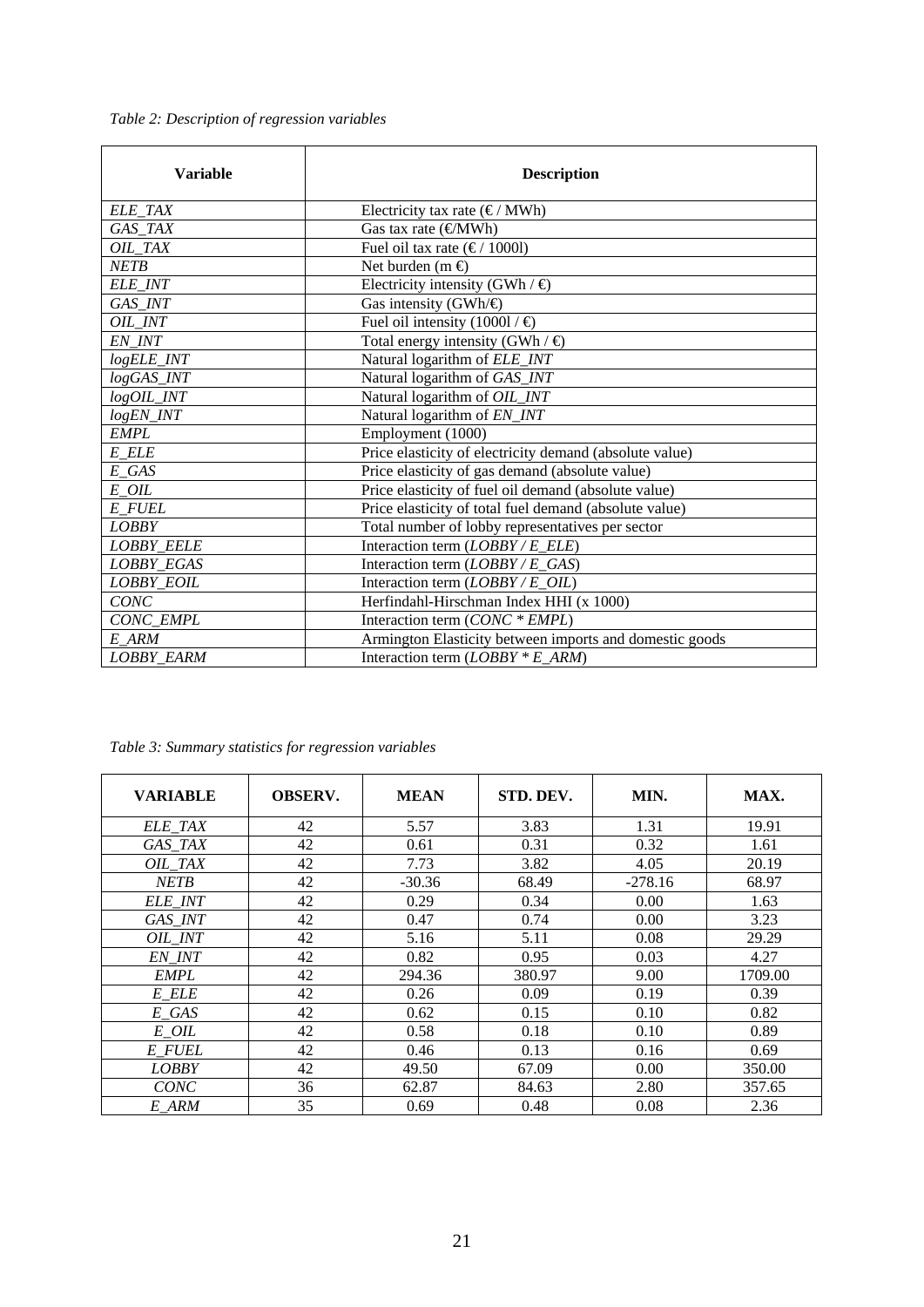*Table 4: German manufacturing sectors and respective industrial associations* 

| Sector No.     | Name of sector                                   | <b>Industrial associations</b>                                           |
|----------------|--------------------------------------------------|--------------------------------------------------------------------------|
|                | Agricultural products                            | German Farmers Association (DBV)                                         |
|                |                                                  | German Forestry Council (DFWR)                                           |
| 2              | Forestry & fishery products                      | German Fishery Association (DFV)                                         |
| 3              | Electric power & steam & warm water              | German Electricity Association (VDEW)                                    |
| $\overline{4}$ | Gas                                              | Association of the German Gas and Water Industries (BGW)                 |
| $5^{\circ}$    | Water (distribution)                             | Association of the German Gas and Water Industries (BGW)                 |
|                |                                                  | German Mining Association (WVB)                                          |
| 6              | Coal & coal products                             | German Hard Coal Association (GVST)                                      |
|                |                                                  | German Lignite Industry Association (DEBRIV)                             |
| $\tau$         | Minery products (without coal & gas & petroleum) | German Mining Association (WVB)                                          |
| 8              | Crude oil & natural gas                          | Association of the German Oil and Gas Producers (WEG)                    |
| 9              | Chemical products & nuclear fuels                | Association of the German Chemical Industry (VCI)                        |
| 10             | Oil products                                     | Association of the German Petroleum Industry (MWV)                       |
|                |                                                  | Association of the German Plastics Processing Industry (GKV)             |
| 11             | Plastics                                         | Federation of German Woodworking and Furniture Industries (HDH)          |
|                |                                                  | Federation of German Paper, Cardboard and Plastics Processing Ind. (HPV) |
| 12             | Rubber                                           | German Rubber Manufacturers' Association (WDK)                           |
| 13             | Stone & lime & cement                            | German Building Materials Association (BBS)                              |
| 14             | Ceramic                                          | German Federation of Fine Ceramic Industry (AKI)                         |
| 15             | Glass                                            | German Glass Industry Federation (BV Glas)                               |
| 16             |                                                  | German Steel Federation (WV Stahl)                                       |
|                | Iron & steel                                     | German Federation of Steel and Metal Processing (WSM)                    |
| 17             | Non-ferrous metals                               | Federation of the German Non-Ferrous Metals Industry (WVM)               |
|                |                                                  | Federation of German Steel and Metal Processing (WSM)                    |
| 18             | Casting products                                 | German Foundry Association (DGV)                                         |
| 19             | Rolling products                                 | Association of German Drawing Mills (STV)                                |
|                |                                                  | Association of German Cold Rolling Mills (FVK)                           |
| 20             | Production of steel etc                          | German Structural Steel and Power Engineering Association (SET)          |